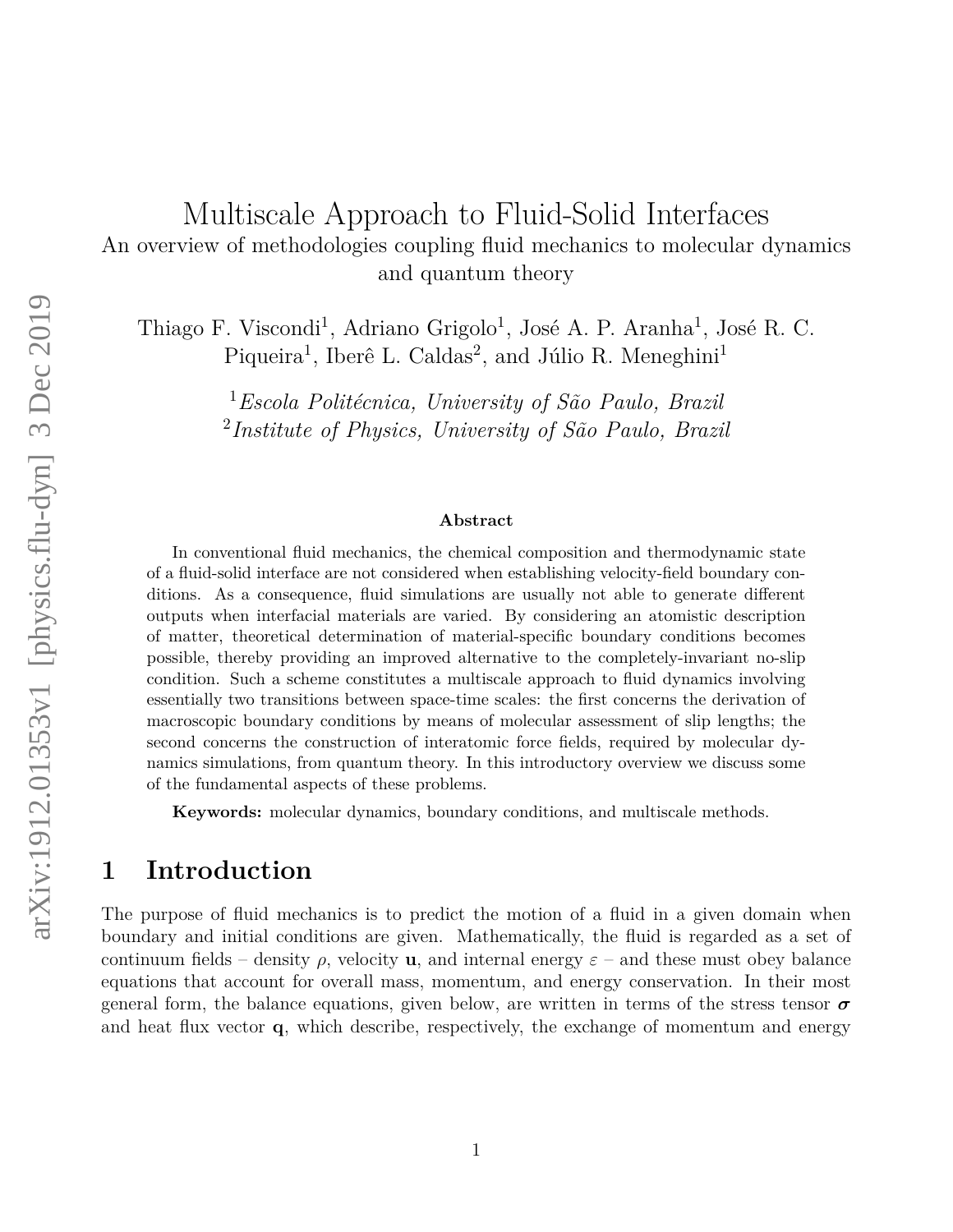between adjacent fluid elements, thus capturing the effects of dissipation.

<span id="page-1-0"></span>
$$
\frac{\partial \rho}{\partial t} + \nabla \cdot \rho \mathbf{u} = 0, \tag{1.1a}
$$

$$
\frac{\partial \rho \mathbf{u}}{\partial t} + \nabla \cdot (\rho \mathbf{u} \mathbf{u} + \boldsymbol{\sigma}) = \rho \mathbf{g},\tag{1.1b}
$$

<span id="page-1-3"></span><span id="page-1-2"></span><span id="page-1-1"></span>
$$
\frac{\partial \rho \varepsilon}{\partial t} + \nabla \cdot (\rho \varepsilon \mathbf{u} + \mathbf{q}) = -\sum_{ij} \sigma_{ij} \frac{\partial u_i}{\partial x_j}.
$$
 (1.1c)

In order to close the system of equations, the continuum formulation requires constitutive relations: phenomenological laws that connect  $\sigma$  and  $q$  to the basic field variables. Most liquids and gases behave as Newtonian fluids and obey the well-known constitutive laws<sup>[1](#page-12-0)</sup>

$$
\sigma_{ij} = (p - \eta \nabla \cdot \mathbf{u}) \delta_{ij} - \mu \left( \frac{\partial u_i}{\partial x_j} + \frac{\partial u_j}{\partial x_i} - \frac{2}{3} \nabla \cdot \mathbf{u} \, \delta_{ij} \right), \tag{1.2a}
$$

$$
\mathbf{q} = -\kappa \nabla T. \tag{1.2b}
$$

At this level of theory, different substances are therefore characterized by their transport coefficients: shear viscosity  $\mu$ , volume viscosity  $\eta$ , and thermal conductivity  $\kappa$ . Additionally, an equation of state relating pressure  $p$ , temperature  $T$ , and density  $\rho$  must be supplied, also allowing  $\varepsilon$  to be expressed in terms of these quantities.

On the other hand, from a microscopic perspective, the forces experienced by a fluid element, the work done on it, and the amount of heat it absorbs or gives are a result of momentum and energy exchange with the surrounding elements due to molecular diffusion and collisions. Therefore knowledge of the local molecular state of the fluid, in statistical terms, should suffice to specify both  $\sigma$  and **q** at each point in space. For example, in the case of rarefied gases, the Newtonian constitutive laws emerge from the Boltzmann equation, the fundamental equation of physical kinetics, when non-equilibrium fluctuations are accounted for in the balance equations by means of the Chapman-Enskog and other related procedures.<sup>[2](#page-12-1)-4</sup> In the case of liquids, formal expressions for the stress tensor and heat current density were derived from statistical-mechanical considerations in a seminal paper by Irving and Kirkwood,<sup>[5](#page-12-3)</sup> and are routinely used in the microscopic determination of transport coefficients.

In addition to constitutive relations, an appropriate choice of *boundary conditions* at the fluid-solid interface must be supplied so that the problem expressed in equations  $(1.1a)$ – $(1.1c)$ is mathematically well posed. Despite the manifest importance of interfacial boundary conditions, they can not be fully determined within the theoretical framework of macroscopic fluid mechanics. Instead their specification usually relies on empirical observation – in the case of the velocity field of a viscous fluid, the condition at the contact surface between a fluid and a fixed solid wall can be suitably approximated by the *no-slip condition*, which states, on the grounds of vast experimental evidence, that the flow velocity vanishes at the interface.

Again, from a more fundamental standpoint, the actual condition to be imposed on the flow variables at the fluid-solid interface would be more naturally formulated in terms of the momentum and energy exchange between adjacent fluid and wall elements, being thus determined by the molecular state of the contact region. The information required for specifying this type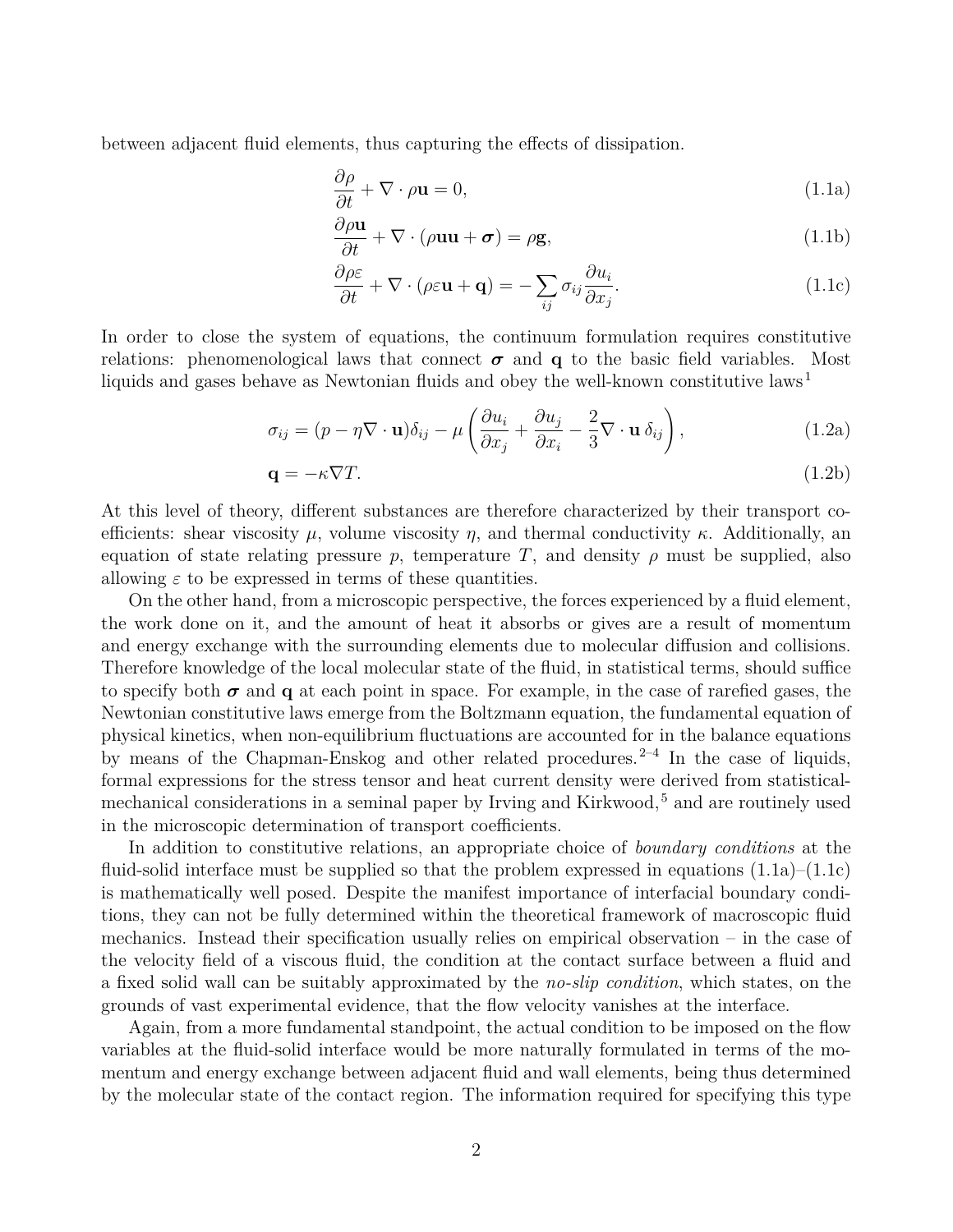of boundary condition is out of reach of continuum theories – it can only be accessed if the structure of the interface is described at a microscopic level.

It then becomes clear, from the above considerations, that direct microscopic-continuum coupling schemes might be devised where specific constitutive rules and boundary conditions for a given substance are obtained by means of atomistic simulation methods [6](#page-12-4)[–10](#page-13-0) such as *molecular dynamics*, a term which comprises a set of computer-simulation tools capable of assessing physical properties of materials by performing statistical evaluations on the trajectory of a representative many-molecule system governed by classical equations of motion.<sup>[11](#page-13-1)</sup>

In molecular dynamics simulations, molecules are contained in a finite domain – the simulation box – and interact according to specially designed *force fields*, the latter usually conveyed through an effective potential energy function. Additionally, the equations of motion can be modified so as to make the system's trajectory sample specific thermodynamical ensembles. <sup>12,[13](#page-13-3)</sup> Several fluid properties can be reliably obtained from standard equilibrium molecular dynamics: specific heats, equations of state, and even some transport coefficients, such as viscosity and diffusivity;<sup>[14](#page-13-4)</sup> but there are also ways to enforce non-equilibrium constraints in the simulation box (e.g. strain rate or temperature gradients) and to efficiently measure the material's response – such techniques can be employed, for instance, to determine strain-stress relations in fluids and detect deviations from the Newtonian laws expressed in equations  $(1.2a)$  and  $(1.2b)$ . <sup>[15;](#page-13-5)[16](#page-13-6)</sup> Similarly, violations of the no-slip condition can be quantified by considering a microscopic setup of the fluid-solid interface where fluid molecules participate in a shear flow.

This type of approach, once complemented with protocols that correctly communicate the information across the micro and macro scales, enables a more detailed fluid-dynamical description, one which is expected to be important not only in the case of unconventional fluids, but also when critical phenomena takes place (e.g. shock waves, phase transitions) in otherwise Newtonian fluids, or when modeling particular regions of the flow such as fluid-fluid and fluid-solid interfaces.

The present contribution provides an overview of the rich physics encountered in such a multiscale framework, taking the boundary-condition specification problem as a guideline. We begin, in section [2,](#page-2-0) by examining the continuum-molecular link: the key concept of *slip length* is introduced and the issues related to its evaluation on a fluid-solid interface are discussed, following a brief account of numerical studies on the subject. Then, in section [3,](#page-8-0) we explore the quantum-mechanical origin of the force fields utilized in molecular simulations, and describe in broad terms the strategies employed for their construction. Final remarks are made in section [4.](#page-11-0)

# <span id="page-2-0"></span>**2 Material-specific boundary conditions at fluid-solid interfaces**

The investigation of viscous flows past solid surfaces is a central concern of fluid mechanics, as this fundamental issue is ubiquitous in engineering problems. In numerous situations of practical interest the equations governing the flow are solved using the no-slip condition, which asserts that the tangential velocity of the fluid, in the rest frame of the solid surface, is zero at their interface. [17;](#page-13-7)[18](#page-13-8) Although results obtained under this assumption prove to be consistent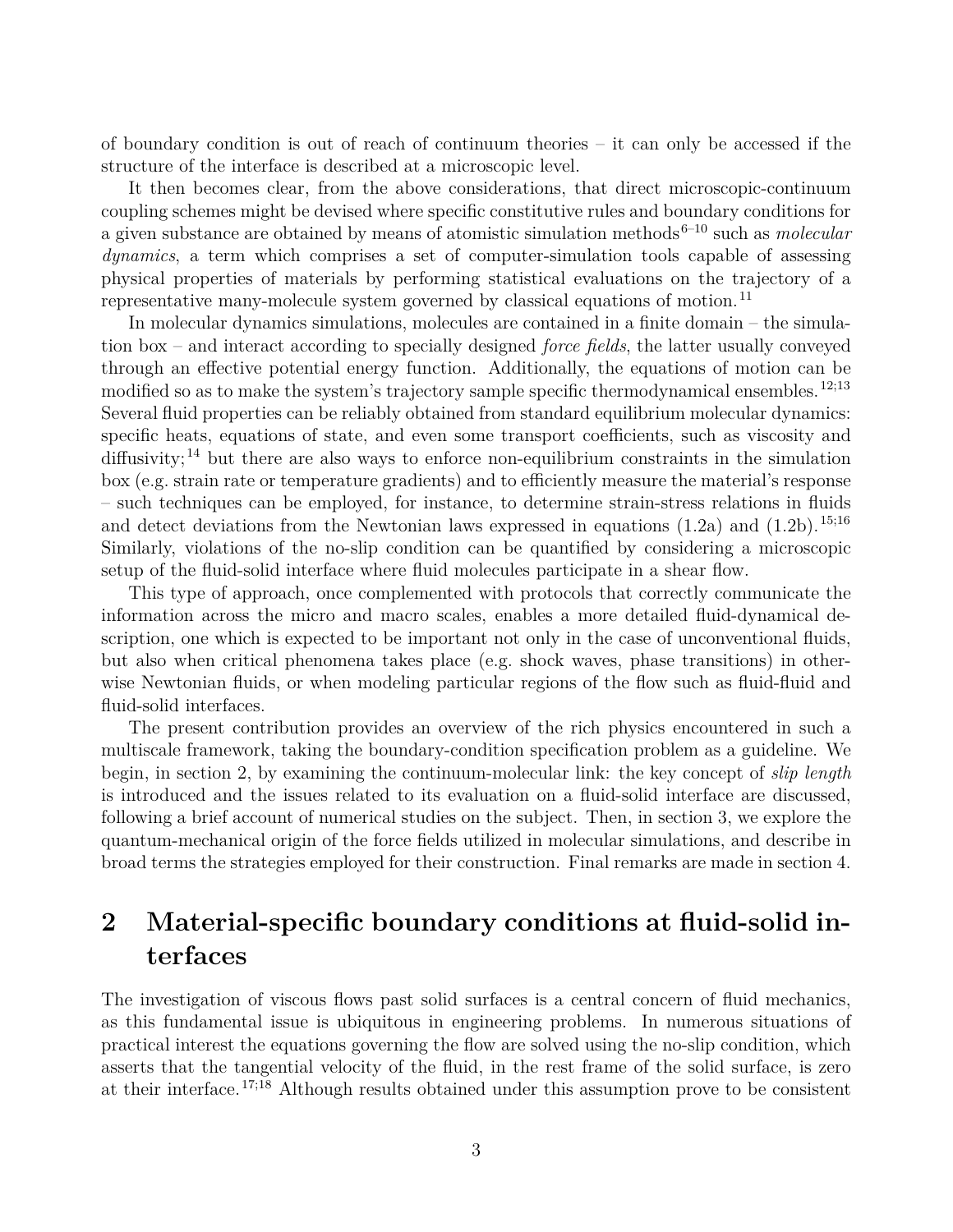with most physical observations, one must recognize that the no-slip condition is intrinsically limited, since it essentially states that the shear stress applied by *any* solid surface on *any* fluid is *always* sufficient to bring the flow at the interface to rest. Note that there is no question about the normal component of fluid velocity at the interface, since its value, by the very definition of a flow-constraining solid surface, must be invariably taken as zero. The following discussion then falls only on the tangential velocity of the flow at the fluid-solid interface.

As one might expect, the underlying limitations of the no-slip condition do lead to unphysical or incorrect results in several cases of scientific and technological significance. <sup>[19](#page-13-9)[–21](#page-13-10)</sup> For example, the no-slip condition causes the divergence of physical quantities, such as the stress tensor and the energy dissipation rate, when trying to describe the contact line of a two-phase fluid moving along a solid surface. <sup>[22;](#page-13-11)[23](#page-13-12)</sup> The no-slip condition also fails to correctly quantify the velocity fields of internal flows through diminutive channels, such as nanotubes, porous media, membranes, and microfluidic devices.<sup>[24](#page-14-0)[;25](#page-14-1)</sup> In these systems, surface effects become dominant over the bulk behavior of the fluid, often leading to novel phenomena.

Furthermore, the no-slip condition is *material invariant*, that is, its prescribed interfacial velocity does not depend on the molecular composition, spatial structure, and thermodynamic conditions of the fluid or the solid surface. For instance, as a consequence of the no-slip condition, the same velocity field would be predicted for the flow of water over hydrophobic and hydrophilic surfaces. The no-slip condition also does not take into consideration whether the fluid is a liquid or gas, whether the solid surface is remarkably rough or perfectly smooth, whether the interface is at an extremely high or particularly low temperature, and so on.

Determination of material-specific boundary conditions can be achieved with the aid of molecular dynamics. In this case, the velocity field at a fluid-solid interface is not preliminarily specified, but obtained as a statistical result arising from the collective behavior of many interacting atoms. That is, by considering a suitable choice of interaction forces between a relatively large number of particles, molecular dynamics simulations are able to accurately determine physical properties of fluids, solids, and their interfaces. Once obtained, materialspecific boundary conditions can guide the development or selection of materials with desired interfacial characteristics for particular applications. For example, an accurate interface modeling could assist in the design of internal coatings capable of reducing the head loss in ducts carrying gas or oil.

#### **2.1 Slip boundary condition**

All issues associated with the no-slip condition, including its material invariance, can be addressed by introducing the concept of *fluid slip*, that is, by allowing a mismatch between the tangential velocities of the fluid and the solid surface at their interface. In mathematical terms, this procedure amounts to replacing the no-slip condition, which constitutes a Dirichlet or first-type boundary condition, by the following relation:

<span id="page-3-0"></span>
$$
u_t = L_s \frac{\partial u_t}{\partial n},\tag{2.1}
$$

which represents a Robin or third-type boundary condition for the fluid velocity field. In the above equation, *u<sup>t</sup>* symbolizes the tangential component of the interfacial fluid velocity,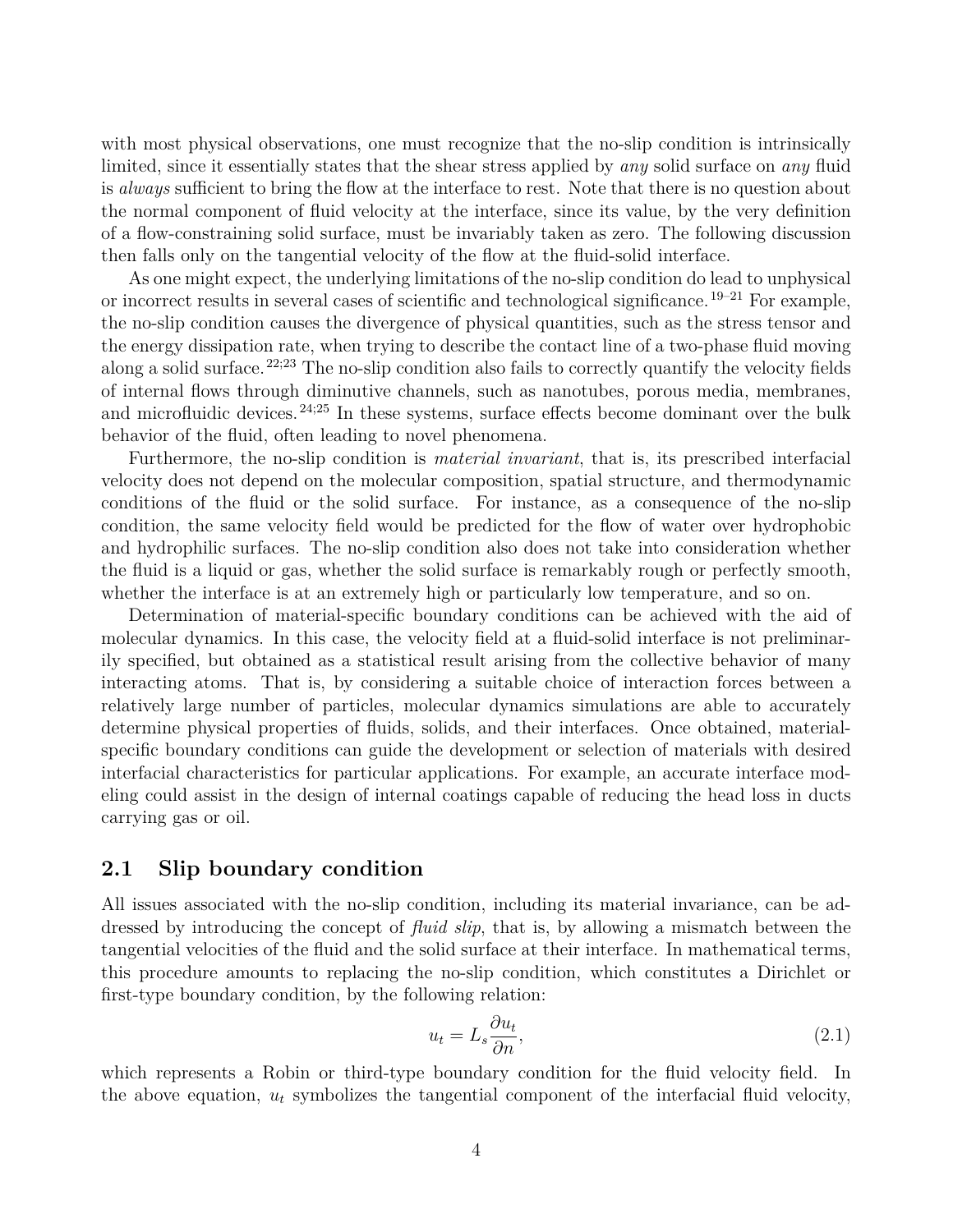considering the solid surface at rest, and *∂ut/∂n* denotes the shear rate at the interface or, equivalently, the derivative of the tangential velocity with respect to the surface normal direction. The parameter *Ls*, for which identity [\(2.1\)](#page-3-0) establishes a definition, is known as *slip length*.



<span id="page-4-0"></span>Figure 2.1: Depiction of the slip length *L<sup>s</sup>* for a fluid flow at a stationary solid surface.

According to equation [\(2.1\)](#page-3-0), the slip length can be interpreted as the distance from the interface by which the fluid velocity field needs to be linearly extrapolated in order to achieve the velocity of the solid surface. This geometric interpretation is depicted in figure [2.1.](#page-4-0)

Note that, by setting  $L_s = 0$  in identity [\(2.1\)](#page-3-0), the no-slip condition is recovered. On the other hand, when *L<sup>s</sup>* goes to infinity, perfect slip is obtained. In general, the slip length establishes a proper quantification for the magnitude of fluid slip over a solid surface. Moreover, the slip-length value can incorporate information about the materials composing the fluid-solid interface, such as roughness and chemical constituents, and also details about the flow itself, such as local shear rate and thermodynamic conditions.

The slip length, for a particular choice of interfacial materials and their thermodynamic states, can be evaluated by a direct application of equation [\(2.1\)](#page-3-0) to a molecular dynamics simulation of a simple flow configuration, such as a planar *Couette*[i](#page-4-1) or a *Poiseuille*[ii](#page-4-2) *flow*, as portrayed by figure [2.2.](#page-5-0) The procedure of extracting the slip-length value from a molecular dynamics simulation begins by performing local time averages over the particle velocities in a steady flow regime. As a result, the fluid velocity field is obtained, thus making readily available the interfacial values of fluid velocity and shear rate, which are then used to calculate the slip length according to its definition.

<span id="page-4-1"></span><sup>i</sup>Planar Couette flow is the drag-induced flow of a viscous fluid confined between two parallel-moving flat plates.

<span id="page-4-2"></span>iiPoiseuille flow is the pressure-induced flow of a viscous fluid confined in a straight duct.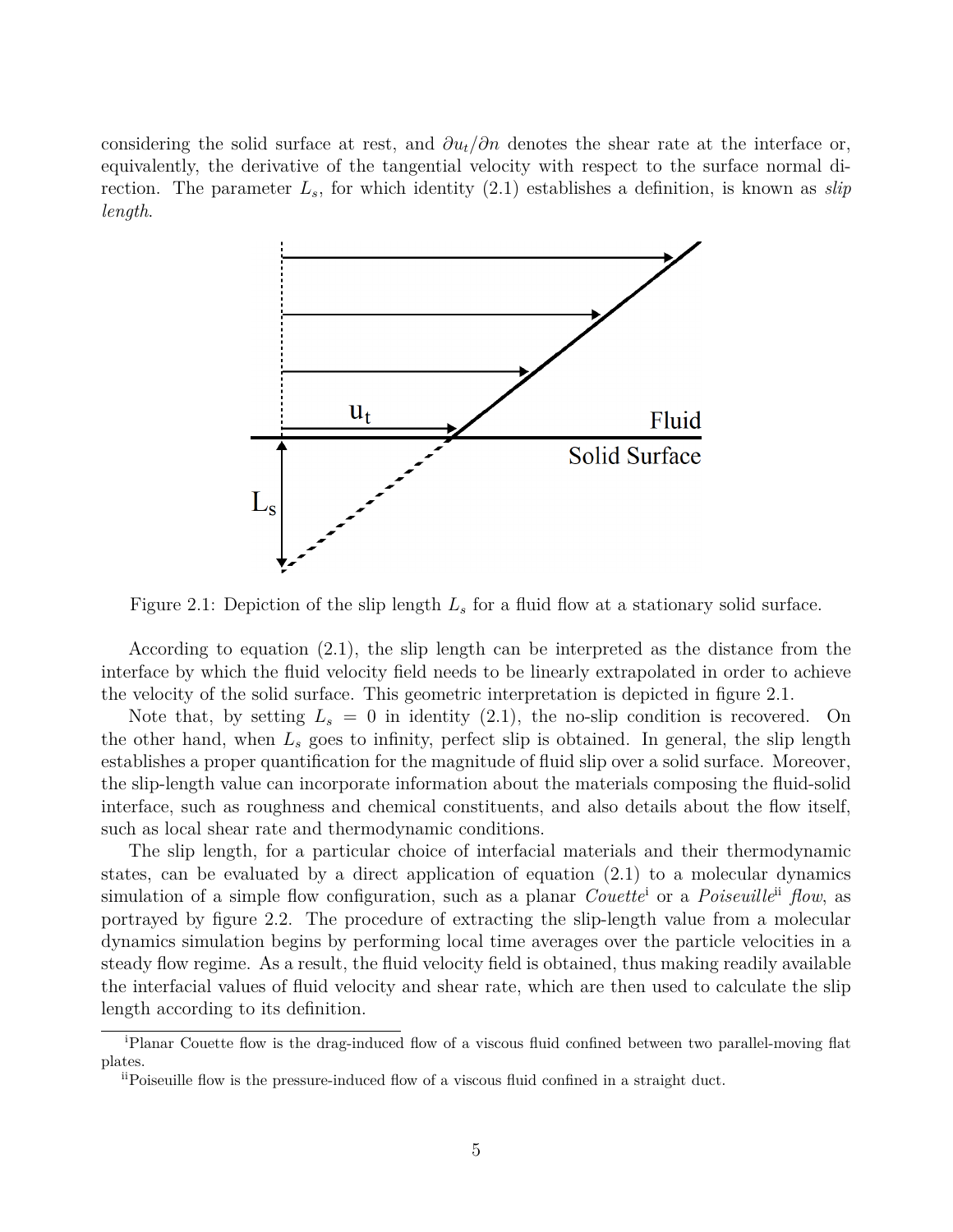

<span id="page-5-0"></span>Figure 2.2: Snapshot of a molecular dynamics simulation depicting a monatomic fluid (blue spheres) between two rigid solid walls (green spheres).

### **2.2 Practical considerations on the slip length**

Once the slip-length value is determined by an atomistic simulation, identity [\(2.1\)](#page-3-0) can then be employed in the macroscopic context, this time as a third-type boundary condition. However, three subtle issues must be considered before transitioning from the molecular domain to a continuum description of viscous flows.

First, in order to enable the slip boundary condition to be used in an arbitrary macroscopic problem, regardless of its interface geometry, the slip length must not depend on the flow configuration in which its value is evaluated. That is, for a single choice of interfacial materials and thermodynamic conditions, molecular dynamics simulations of, for example, a Couette or a Poiseuille flow must provide the same slip-length value. This is indeed the case, as shown in published works.  $26;27$  $26;27$ 

Second, in translating an atomistically-evaluated slip length into a macroscopic boundary condition, the behaviour of this physical quantity as a function of the system size must be known, otherwise the results of molecular dynamics can not be expected to remain valid on a completely different spatial scale. In extreme-confinement scenarios, it has been demonstrated that the fluid-slip magnitude can vary substantially with the size of the channel. <sup>[28–](#page-14-4)[30](#page-14-5)</sup> As previously mentioned, in situations of molecular-size confinement, surface effects may become predominant and, as a consequence, evaluated physical properties may differ considerably from their bulk values. On the other hand, for molecular dynamics simulations of sufficiently large size, the slip-length value becomes insensitive to further increases in the pertinent system dimensions, indicating that the interfacial slip is no longer directly influenced by the central part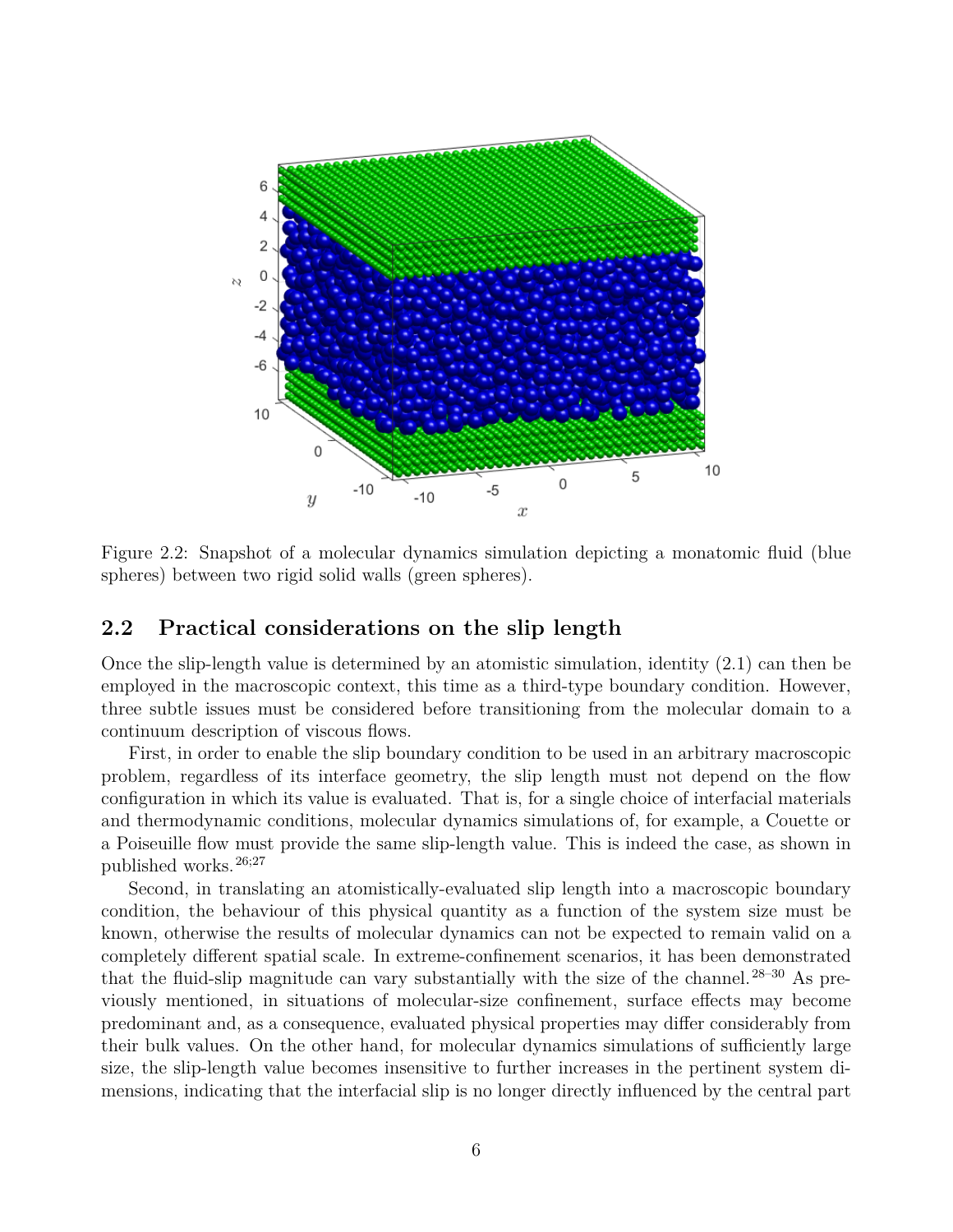of the fluid flow, which presumably has already reached the bulk regime. In this size-invariant case, the slip length is properly characterized as an *interface property*[iii](#page-6-0) and its value can be readily employed on the macroscopic scale.<sup>[31](#page-14-6)-33</sup>

The third concern in using equation [\(2.1\)](#page-3-0) as a boundary condition is the very fact that the slip length depends on a large number of parameters describing the fluid-solid interface, including physical quantities that correspond to dynamical field variables in the macroscopic context. Therefore, at different interface points and time instants, distinct slip-length values may be supplied to condition [\(2.1\)](#page-3-0), depending on the local and instantaneous values assumed by the fluid field variables, such as temperature, pressure, and velocity. There are basically two ways of dealing with this issue. First, the slip length could be evaluated *in advance* as a function of all its parameters, considering a sufficiently wide range of their values. In this case, the required number of molecular dynamics simulations would increase exponentially with the considered number of slip-length parameters. However, this costly procedure would be performed only once for each choice of interfacial materials and its results could be promptly employed in an arbitrary number of macroscopic calculations. As a second option, molecular dynamics simulations could be performed *concurrently* with macroscopic computations. In this situation, the slip length would be evaluated on the fly, only for the immediately necessary values of its parameters. This method, in comparison with a complete preliminary mapping of the slip-length parametric dependence, would substantially reduce the initial investment of computational resources, while the cost of each multiscale simulation, by itself, would increase.

As consistently reported in the literature,  $34-36$  $34-36$  by employing molecular-dynamics simulations, the typical behavior of the slip length as a function of an interface variable can usually be identified. In this case, as a result of a regression analysis, an adjustable curve, generally specified by a small set of parameters, is used to properly describe the functional dependence of the slip length on the examined variable over a fairly wide domain. Once a suitable regression function is found for a particular choice of interfacial materials, the computational cost of repeatedly calculating slip-length values during a multiscale simulation can be substantially reduced, as only a small number of simulations is required to determine the few adjustable parameters characterizing the relation between the slip length and the interface dynamical variable.

#### **2.3 Aspects determining slip length**

Originally, Navier introduced identity [\(2.1\)](#page-3-0) as a constitutive relation, establishing a linear correspondence between the interfacial values of velocity and shear rate.<sup>[37](#page-14-10)</sup> For this reason, in the case where slip length is independent of shear rate, equation [\(2.1\)](#page-3-0) is known as *Navier boundary condition*. As extensively demonstrated for polymers melts with the aid of molecular dynamics simulations,[35;](#page-14-11)[38](#page-15-0)[–45](#page-15-1) the slip length associated with a non-Newtonian fluid does not remain constant as a function of shear rate. This expected result provides an example of violation of the Navier condition, that is, a situation in which identity [\(2.1\)](#page-3-0) constitutes a

<span id="page-6-0"></span>iiiThat is, a property whose value is determined only by the variables characterizing the structure and dynamics of the fluid-solid interface and, therefore, does not depend on the state of the fluid flow outside the immediate vicinity of the solid surface.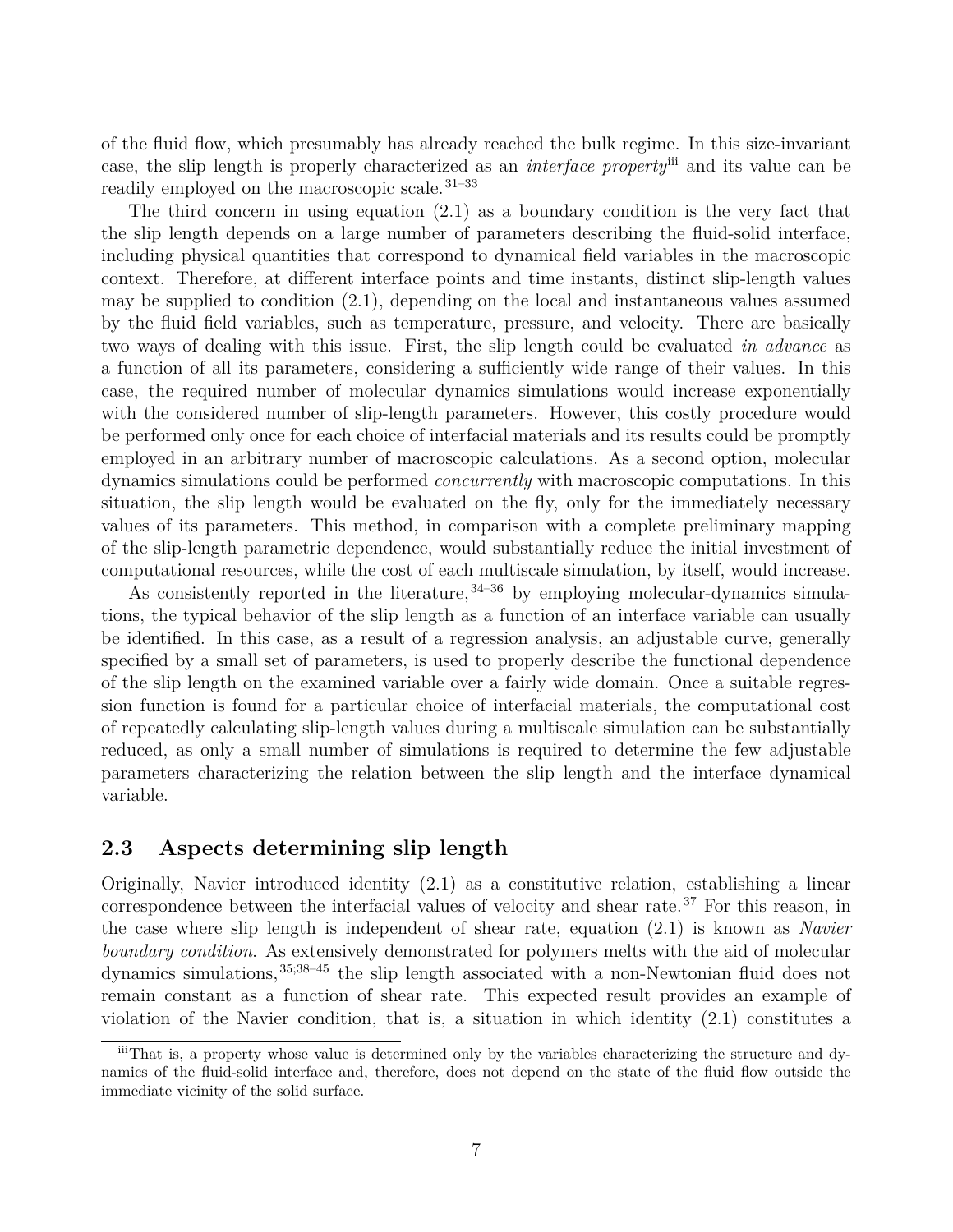nonlinear relation between velocity and shear rate at the interface.

Surprisingly, molecular dynamics simulations also indicate that slip length is not shear-rate invariant even for Newtonian fluids.<sup>[34](#page-14-8)[;46](#page-15-2)</sup> More precisely, it has been shown that the slip length asymptotically approaches a constant value for decreasing interfacial shear rate, thus approximately satisfying the Navier condition in a low-shear-rate regime. On the other hand, the slip length may also increase indefinitely as the shear rate converges to a critical value. Subsequent work has suggested that slip-length divergence is in fact caused by modelling solid surfaces as completely rigid molecular structures, since similar behaviour had not been ob-served for flexible walls.<sup>[47](#page-15-3)</sup> However, further research has shown that a simultaneous rise in the fluid equilibrium temperature, as the shear rate is increased, had been actually responsible for suppressing unbounded values of slip length.<sup>[36](#page-14-9)</sup> This result illustrates that, in addition to properly describing the interplay between fluid slip and surface stiffness, [48](#page-15-4)[;49](#page-15-5) appropriate choices of energy-dissipation and thermalisation mechanisms, the so-called *molecular-dynamics ther-*mostats,<sup>[50](#page-15-6)</sup> are also essential in determining realistic slip-length values, which would adequately represent an empirical situation.

Material-specific boundary conditions are obtained by an accurate representation, from a statistical-physics viewpoint, of the substances composing a fluid-solid interface. In a molecular dynamics simulation, the description of materials is primarily determined by the choice of effective interaction potentials. This basic statement compels the investigation of the slip length through variations of the interatomic force fields. [51](#page-15-7)[–54](#page-16-0) Another important factor affecting the slip-length value is the spatial arrangement of the solid-surface molecules, as discussed in several studies examining the effects of surface patterning and roughness on fluid slip.<sup>[55](#page-16-1)[–62](#page-16-2)</sup> The third element influencing slip length, as previously implied, is the thermodynamic state of the interface. Both temperature and pressure have a significant impact on the slip-length value, as demonstrated by molecular dynamics simulations.  $63-65$  $63-65$  For instance, as shown for simple fluids,<sup>[36](#page-14-9)</sup> the slip length presents a linear decreasing behaviour for increasing temperature and constant pressure, whereas its value decreases nonlinearly with increasing pressure and constant temperature.

In view of the many different aspects directly involved in evaluating slip length from an atomistic perspective, several efforts have been directed towards understanding the physical mechanisms underlying interfacial slip.  $66-71$  $66-71$  Among these studies, special attention has been given to potential correlations between fluid slip and *wettability*. [72–](#page-17-2)[79](#page-17-3) As expected, molecular dynamics simulations indicate the existence of a quasi-universal relationship, which states that a decrease in wettability is consistently accompanied by an increase in the slip-length value, although exceptions to this rule have also been found.  $80-83$  $80-83$ 

Just as the partial differential equations governing the macroscopic dynamics of viscous fluids must be supplied with interfacial boundary conditions, which need to be evaluated by empirical observations or by an independent theoretical framework acting on a smaller spacetime scale, molecular dynamics simulations must also receive an external input, namely, the classical force fields determining the effective interaction among atoms. The next section examines the intricate problem of obtaining molecular-dynamics force fields from the fundamental theory of matter, *quantum mechanics*.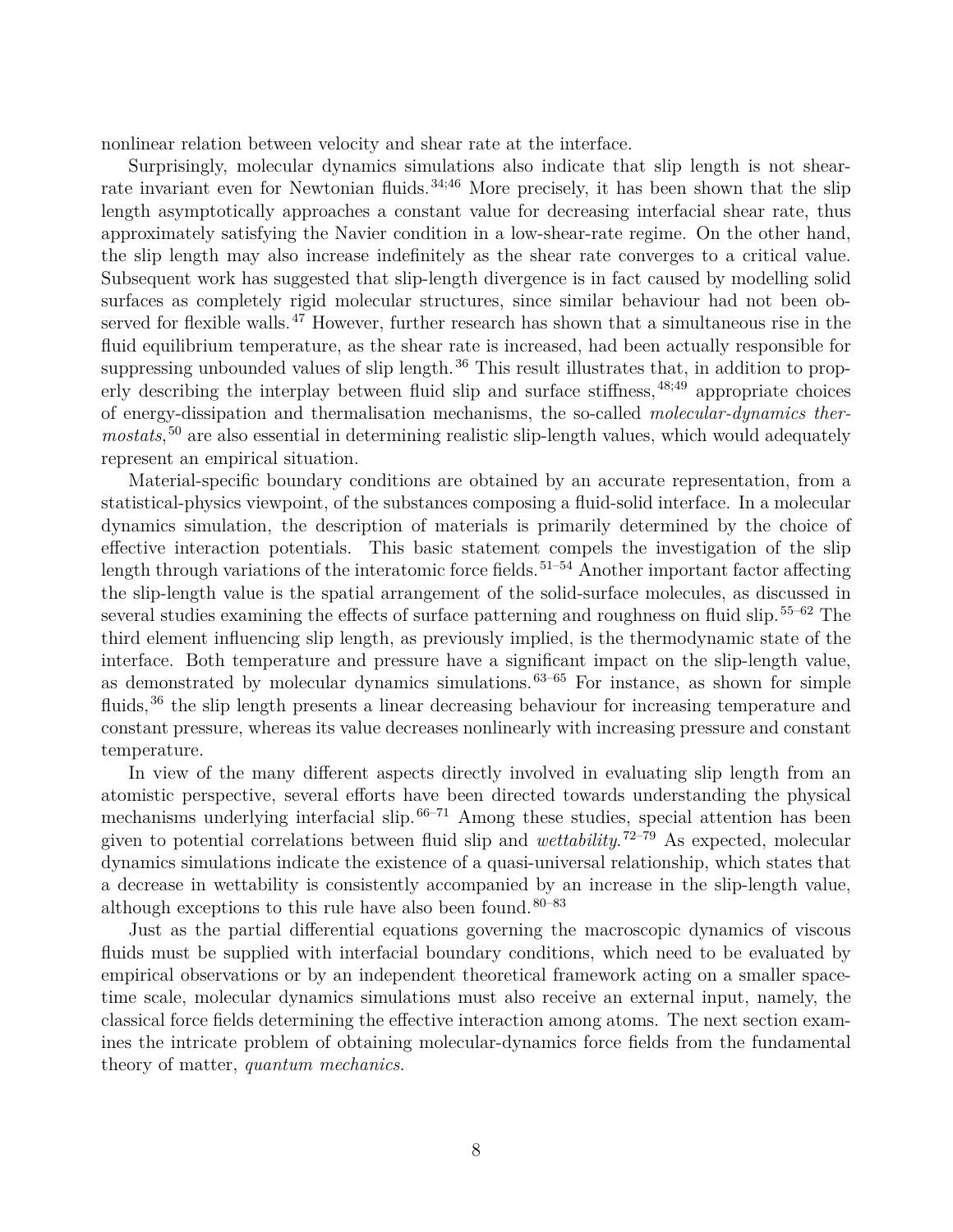## <span id="page-8-0"></span>**3 Force fields in molecular dynamics**

Running a molecular dynamics trajectory requires knowledge of the forces experienced by each molecule inside the simulation box. These forces act, by construction, on specific sites of a molecule, most often coinciding with nuclear positions, though other possible locations include bond midpoints or, when dealing with large biomolecules, coarse-grained atomic clusters. Since forces are repeatedly evaluated at every time step of the simulation, computational efficiency demands that they be provided in explicit form. Hence, they are usually derivable from a potential energy *E*, a known function of *M* 'atomic positions', hereof meaning 'generic force centers', belonging to all molecules of the system, the force on atom *A* obtained through:

<span id="page-8-1"></span>
$$
\mathbf{F}_A = -\frac{\partial E(\mathbf{R}_1, \dots, \mathbf{R}_M)}{\partial \mathbf{R}_A} \tag{3.1}
$$

Thus, in order to build a sensible force field, one searches for an all-atom energy expression capable of correctly describing the molecular interaction mechanisms most relevant for the substance at hand and which best suits the thermodynamic conditions at play. Despite the existence of many types of force fields, specifically designed for gases, liquids, metals, proteins, polymers, and so on,  $84-88$  $84-88$  the pursuit of new, more accurate, more efficient, and more versatile models is a never-ending research topic in computational physics and chemistry. Here, we give a brief account of how force fields can be constructed.

#### **3.1 Quantum description of a single molecule**

The energy function in equation [\(3.1\)](#page-8-1) depends on nuclear coordinates only, implying that all information related to the distribution of electronic charge is somehow incorporated into its functional form. To understand how this comes about we start by considering the quantum description of a single molecule,  $89,90$  $89,90$  regarded as a collection of  $N_e$  electrons and  $N_n$  nuclei interacting through electrostatic forces.<sup>[iv](#page-8-2)</sup> The ensuing theory rests on a crucial observation: since nuclei are much heavier than electrons, the time scale for nuclear motion is many times greater than that for electrons. It is then reasonable to assume that electrons immediately adjust to changes in nuclear positions, which allows for electronic and nuclear degrees of freedom to be handled separately in the Schrödinger equation – this is the essential content of the wellknown Born-Oppenheimer approximation. Under this framework, the nuclear coordinates {**R**} can be independently treated as classical variables that parametrize an effective Hamiltonian (the operator within square brackets in the left-hand side of equation [\(3.2\)](#page-8-3) below) which acts on electron coordinates  $\{r\}$  only – thus, the molecular problem amounts to finding wave functions  $\Psi(\mathbf{r}_1, \ldots, \mathbf{r}_{N_e}; \{ \mathbf{R} \})$  satisfying

<span id="page-8-3"></span>
$$
\left[ -\sum_{i=1}^{N_e} \frac{\hbar^2 \nabla_i^2}{2m_e} - \sum_{i=1}^{N_e} \sum_{A=1}^{N_n} \frac{k_0 Z_A e^2}{|\mathbf{r}_i - \mathbf{R}_A|} + \sum_{i=1}^{N_e} \sum_{j>i} \frac{k_0 e^2}{|\mathbf{r}_i - \mathbf{r}_j|} + U_{nn} \{ \mathbf{R} \} \right] \Psi = E(\mathbf{R}_1, \dots, \mathbf{R}_{N_n}) \Psi \quad (3.2)
$$

<span id="page-8-2"></span>ivIn practice only valence electrons need to be considered – core electrons and nuclei are combined into effective charge centers with the help of so-called *pseudopotentials*.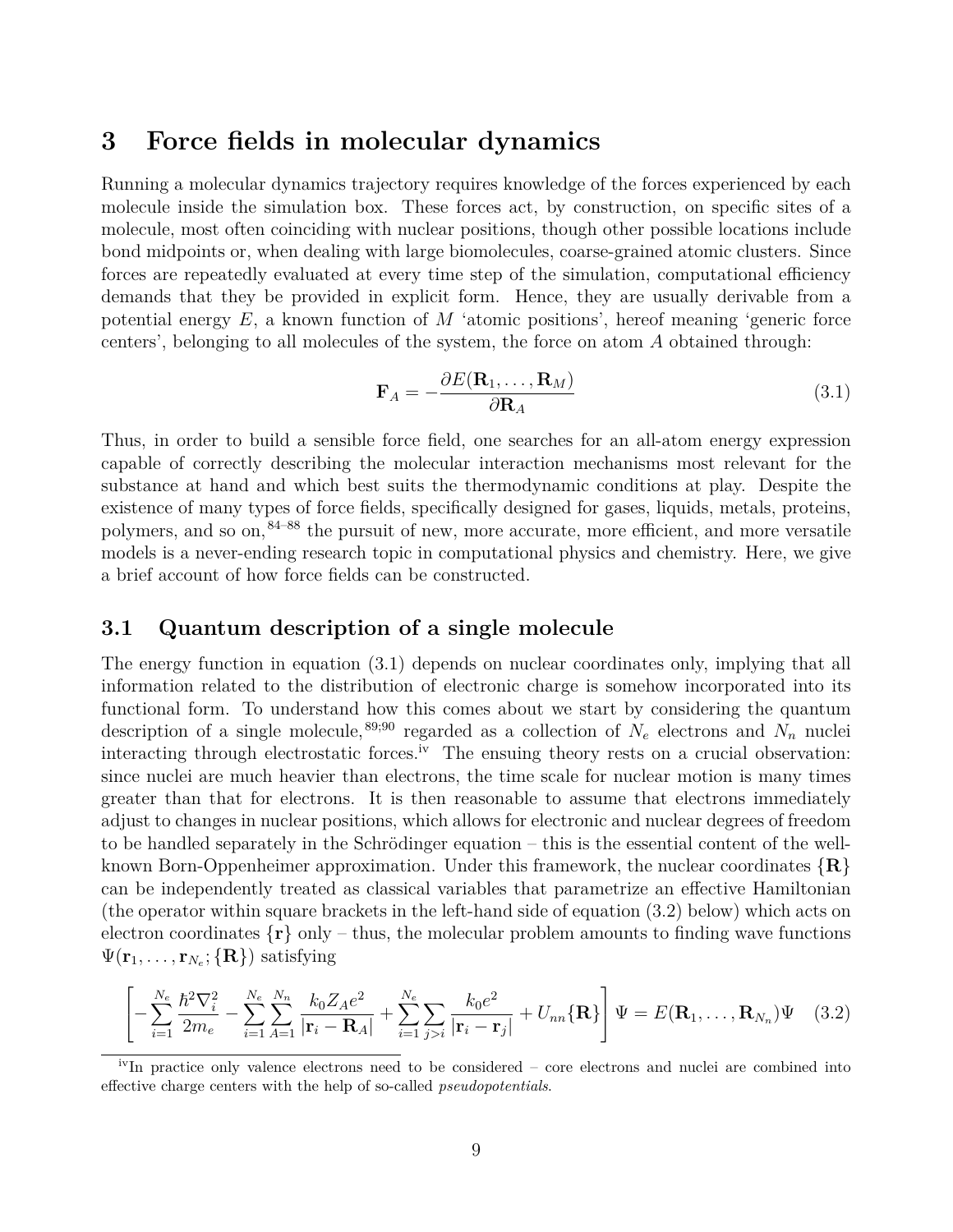Here,  $\hbar$  is the reduced Planck constant,  $m_e$  the electron mass,  $e$  the elementary charge,  $k_0$ Coulomb's constant, and  $Z_A$  is the (effective) atomic number of A-th nucleus. The term  $U_{nn} {\bf R}$ is the electrostatic repulsion between nuclei and does not depend on electronic coordinates. The energy levels obtained by solving the eigenproblem posed by equation [\(3.2\)](#page-8-3) are functions of the nuclear positions, varying as the molecular geometry changes – each level constitutes what is known as a *potential energy surface*, an invaluable concept for understanding many chemical processes (electronic transitions, structural changes, etc.). The surface formed by selecting the lowest energy value at each nuclear configuration is of particular interest, for it describes the normal state of the molecule: its gradients determine the intramolecular forces and its global minimum defines the equilibrium geometry.<sup>[v](#page-9-0)</sup> Information concerning the molecule's electron charge distribution is built into this energy expression since the latter is an eigenvalue of the electronic wave function.

### **3.2 Solving the molecular electronic structure**

Solving the eigenvalue problem [\(3.2\)](#page-8-3) by standard diagonalisation techniques is not a viable option in a molecular context, except for very small systems, and one must resort to approximate schemes. The most popular and well-established methods employed for this task are the Hartree-Fock approximation<sup>[91](#page-18-6)</sup> (HF) and density functional theory  $92,93$  $92,93$  (DFT), their success owing to their overall balance between accuracy and computational cost. Despite their being founded on different theoretical grounds, both methods are based on the strategy of reducing the many-electron problem to a set of effective single-particle equations that have to be solved self-consistently.

The HF approach is based on the idea that each electron of the system can be approximately described as an independent particle experiencing an average external field due to the presence of the other electrons and nuclei. It outputs optimized single-particle molecular orbitals thus providing an intuitive understanding of electronic processes. The need to evaluate non-local (high-cost) exchange integrals constitutes its major drawback. Meanwhile, DFT rests on the fundamental Hohenberg-Kohn theorems which, in few words, state that the lowest energy of a many-electron system can be obtained through a variational procedure where the electronic density – a very concrete observable (as opposed to the many-body wave function) – is taken as the basic variable. DFT is an exact theory in principle but only approximate in practice because the precise form of the universal energy functional, the central object of the theory, is not known.[94](#page-19-1) It is perhaps not as interpretive as HF but it can be formulated in terms of local (low-cost) integrals only, being more efficient than HF in most cases. It has become routine to compute, using DFT, the electronic structure of molecules containing hundreds of atoms, with overall good agreement between numerical results and experimental measurements. State-of-the-art algorithms are now reaching the thousand-atom regime.<sup>[95](#page-19-2)</sup>

<span id="page-9-0"></span><sup>v</sup>When more than one potential energy surface is involved in the description, one enters the realm of *nonadiabatic dynamics* – in photochemistry, for example, laser-induced nuclear vibrations are capable of promoting transitions among otherwise adiabatic energy surfaces.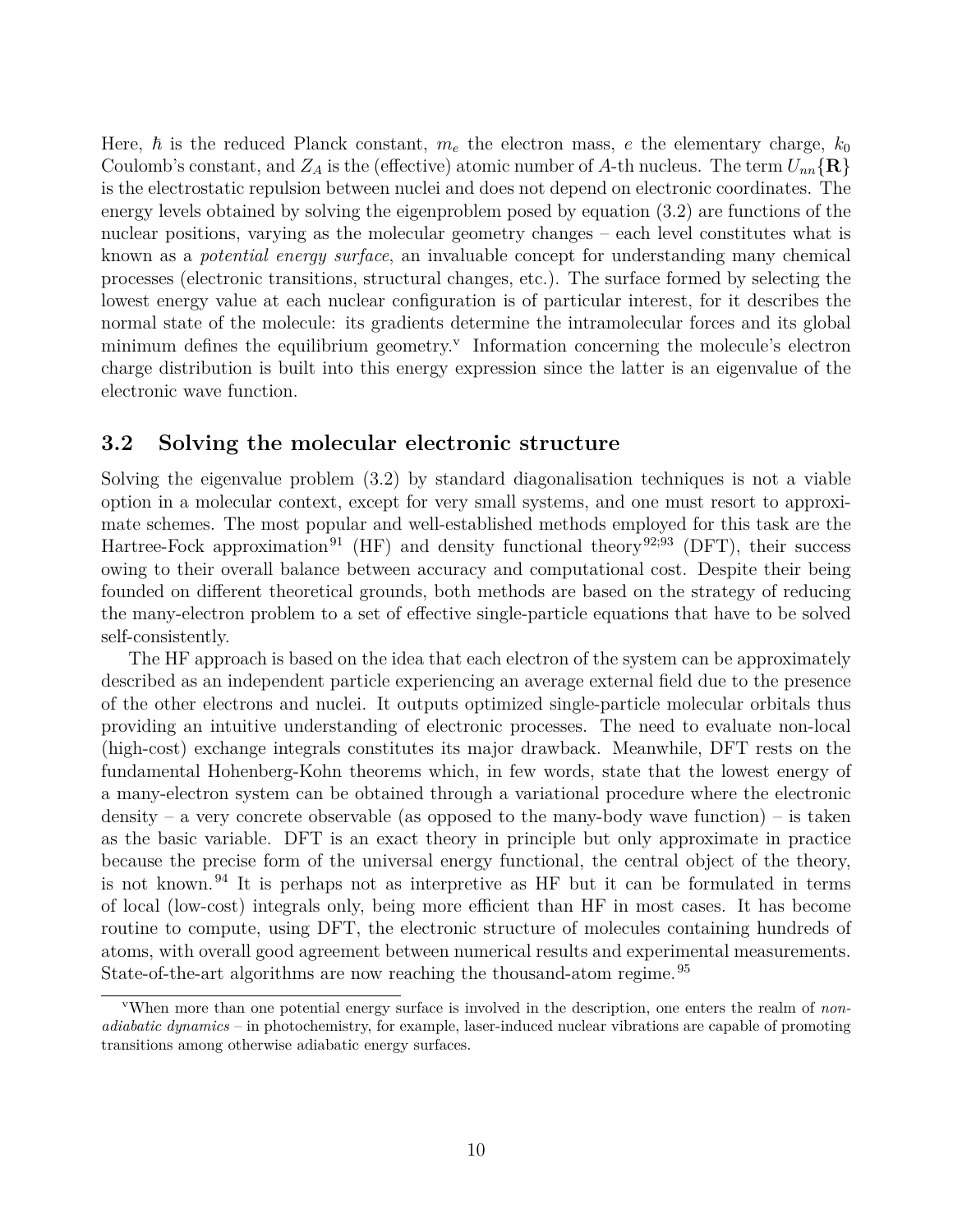### **3.3 The many-molecule problem and the need for force field techniques**

Ideally, one would run an atomistic simulation by solving, at each time step, the electronic structure of the entire system in order to get the required forces: indeed, the formulation so far outlined for isolated molecules can be directly extended to a collection of molecules, in which case the output potential energy surface would be a function of the coordinates of *all atoms* contained in the simulation box. The envisioned function would then determine, through equation [\(3.1\)](#page-8-1), both intra- and intermolecular forces at a fixed time instant – the resulting framework would constitute what is called an ab initio molecular-dynamics approach. In the simplest applications, however, one typically has tens of thousands of atoms in the simulation box, and the equations of motion need to be integrated for thousands of time steps. And, while it is still possible to handle the electronic problem for a snapshot of the system, it is simply not affordable to do molecular dynamics in this way, at least not for the sizes (number of atoms) and time spans needed for reliable statistics. Force field methods are precisely designed to overcome this difficulty, and they basically follow two types of strategies, which we may call 'perturbative approach' and 'parameter-fitting approach'.

In a perturbative approach, the energy expression is derived from quantum mechanics by a systematic simplification of the many-molecule problem.<sup>[96](#page-19-3)</sup> One example of this class of techniques is the Effective Fragment Potential (EFP) method. [97–](#page-19-4)[99](#page-19-5) The essential idea of EFP is to write the interaction energy between molecules, or 'fragments', using a small set of lowcost intermolecular terms together with pre-calculated molecular orbitals from each individual fragment obtained as if they were isolated. The approach is affordable because this last input can be independently computed for each molecule in the system. The method operates at the Hartree-Fock level of theory, where the energy of two nearby fragments depends on a set of parameters that control how the valence electrons of each species redistribute themselves in order to minimize the total energy of the fragment pair. At moderate intermolecular range these parameters are presumably small – one is then able to identify negligible quantities and, following a number of approximations, the mixing parameters can be efficiently computed. In this way, a tractable expression is obtained for the pair's interaction energy, which is later extended to a many-molecule context, although this is not straightforward due to the non-additive character of some of the energy terms (giving rise to so-called many-body effects). [100](#page-19-6) The resulting formulas in EFP are written in terms of quantum ingredients and the various energy contributions – exchange-repulsion, induction, charge transfer, etc. – can be associated with distinct electronic mechanisms. Among other things, this means that EFP can be conveniently employed to interface a molecular dynamics domain (solvent) with a chemically active region (solute), the latter receiving a full quantum treatment – the method was in fact originally intended for this type of application.

In a parameter-fitting approach, on the other hand, the difficulties stemming from the complexity of the quantum problem are circumvented by adopting a completely different strategy. Here, one relies on physical intuition to write the energy as a sum of contributions whose functional dependence on atomic coordinates is designed to model specific types of interactions in an attempt to emulate the behavior that would follow from a complete quantum descrip-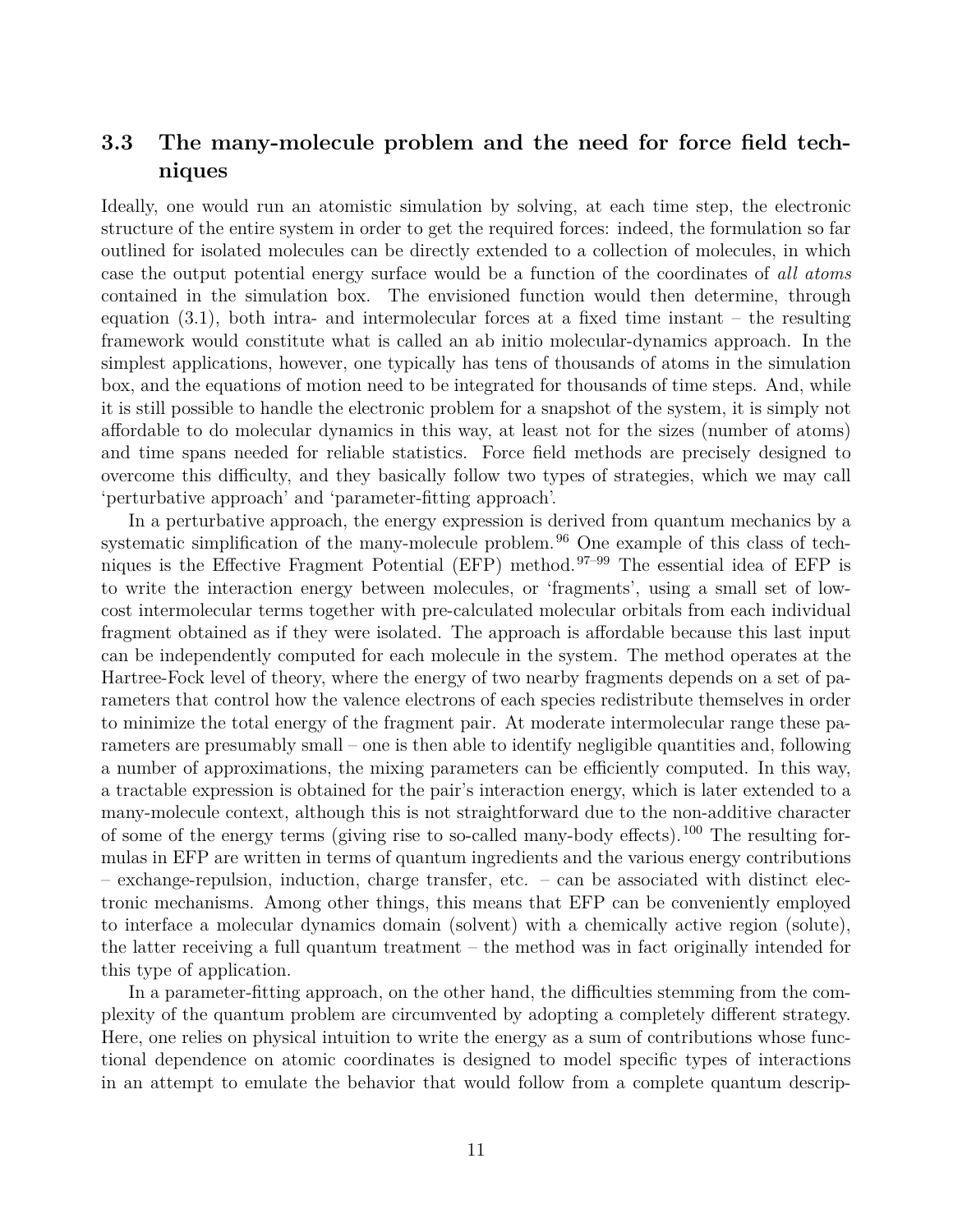tion. Usually, bonded (intramolecular) interactions are set to describe simple classical motion – stretching, bending, torsion, vibration, etc. – whereas intermolecular terms involve electrostatic and van der Waals interactions, often including correction factors in order to account for charge-screening and other effects. Each energy term depends on a set of adjustable parameters chosen so that selected features of the substance are correctly reproduced. This optimization can be made with respect to experimental measurements of bulk properties and transport coefficients, or with respect to numerical results from a more sophisticated calculation – for instance, a short-time few-molecule DFT-assisted molecular dynamics simulation. [101;](#page-19-7)[102](#page-19-8) In this latter scheme, a more detailed fitting is possible, since one may resort to experimentally inaccessible information, such as stress components or molecular forces, to carry out the optimization; indeed, it is a popular trend nowadays to employ machine learning algorithms for this task.<sup>[103](#page-19-9)</sup> The main limitation of this kind of approach is that parameters are necessarily fitted to a predetermined thermodynamic state and thus one should not expect the force field to be accurate under different conditions – the so-called *transferability* issue. Nevertheless, a well-designed force field can retain its accuracy for a sufficiently broad range of thermodynamic variables and, if this is the case, it will most likely outperform other approaches in practical applications.

## <span id="page-11-0"></span>**4 Final remarks**

By considering the particular problem of determining material-specific boundary conditions at fluid-solid interfaces, two transitions of space-time scale were discussed. First, by introducing the concept of slip length and, thus, establishing a third-type boundary condition, a methodology for the effective application of molecular-dynamics results in the context of macroscopic flows was delineated. In this way, unlike the situation prescribed by the no-slip condition, the dynamics of fluids constrained by solid surfaces acquires a description that depends not only on the chemical composition of the interfacial materials, but also on their thermodynamic states, as specified by field variables such as temperature and pressure, and microscopic spatial configuration, which influences physical characteristics such as surface patterning and roughness. The ability to perform material-specific simulations of macroscopic flows provides a very refined analytical tool, which can assist the design, development, and optimization of technologically relevant devices.

In order to determine the interatomic force fields required for the accurate description of a particular material in a molecular dynamics simulation, a second scale transition was also examined. In this case, brief considerations were made on the employment of numerical methods of quantum mechanics in obtaining effective classical potentials of intra- and intermolecular interaction. In particular, two strategies were addressed: a perturbative approach, which relies on successive simplifications of the complete quantum problem of many interacting particles, and a parametric fitting of potential energy functions, which depends on the comparison with empirical observations or extensive quantum computations.

The multiscale approaches presented in this elementary overview are based on the fact that calculations on different spatial scales can be done *independently*, that is, physical properties can be evaluated on a finer scale, by considering more fundamental theories of matter, and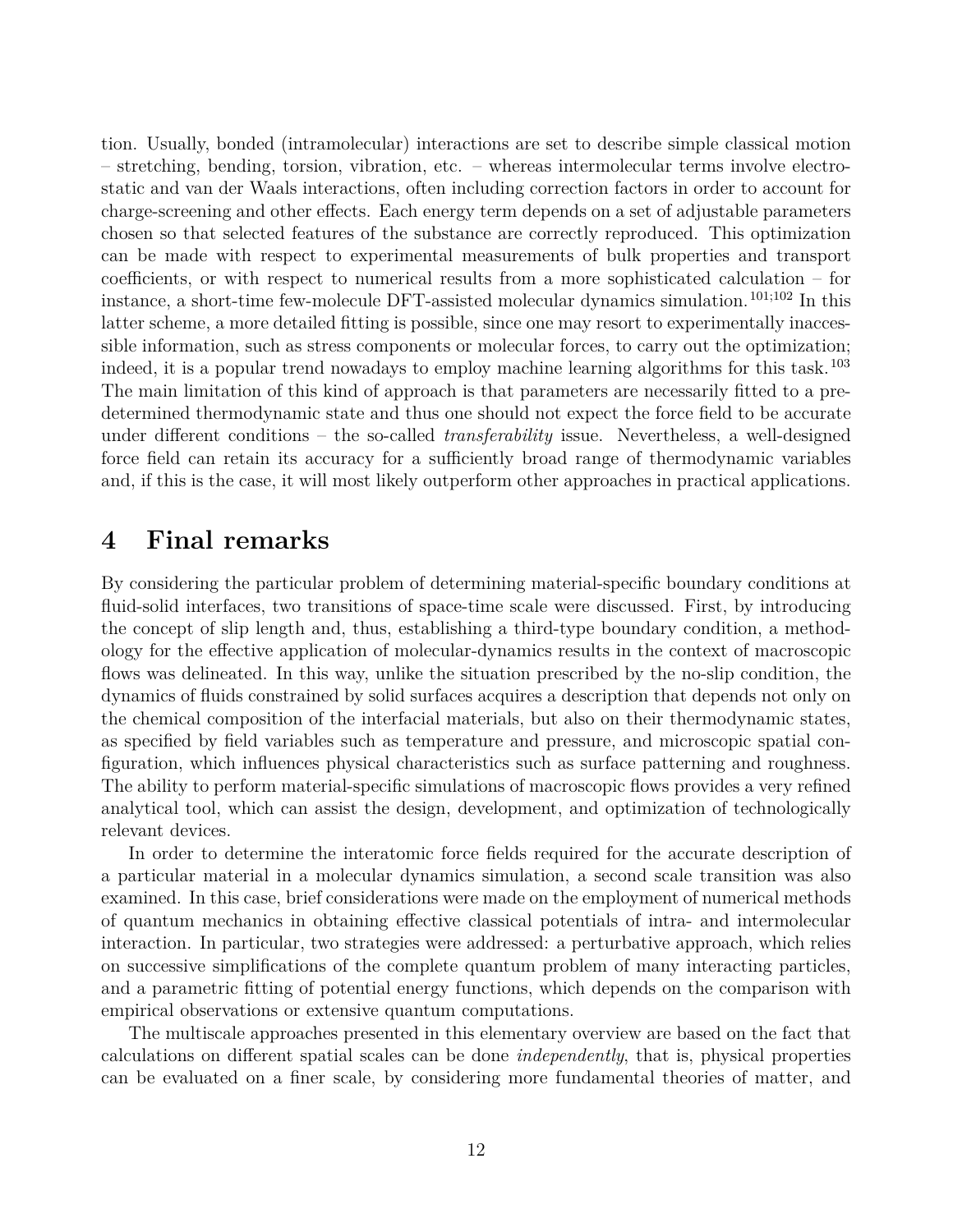*subsequently* employed in solving problems on a larger scale, where insufficient theoretical details were initially available. This procedure is only possible because of the great difference also existing on the time scales characterizing distinct physical phenomena, so that the dynamics of a system and its small-sized subsystems can be treated as effectively decoupled.

# **Acknowledgments**

This work is part of a project developed in the Research Centre for Gas Innovation (RCGI), with support from Shell and FAPESP (Fundação de Amparo à Pesquisa do Estado de São Paulo), under process numbers 2014/50279-4 and 2018/03211-6.

# **References**

- <span id="page-12-0"></span>[1] L. D. Landau and E. M. Lifshitz. *Fluid mechanics*. Pergamon Press, 1987.
- <span id="page-12-1"></span>[2] Harold Grad. On the kinetic theory of rarefied gases. *Communications on Pure and Applied Mathematics*, 2(4):331–407, 1949.
- [3] Sydney Chapman, Thomas George Cowling, and David Burnett. *The mathematical theory of non-uniform gases: an account of the kinetic theory of viscosity, thermal conduction and diffusion in gases*. Cambridge university press, 1990.
- <span id="page-12-2"></span>[4] Gilberto Medeiros Kremer. *Uma Introdução à Equação de Boltzmann*. Edusp, 2005.
- <span id="page-12-3"></span>[5] J. H. Irving and John G. Kirkwood. The statistical mechanical theory of transport processes. IV. the equations of hydrodynamics. *The Journal of Chemical Physics*, 18(6):817– 829, 1950.
- <span id="page-12-4"></span>[6] Nikolaos Asproulis, Marco Kalweit, and Dimitris Drikakis. A hybrid molecular continuum method using point wise coupling. *Advances in Engineering Software*, 46(1):85–92, 2012.
- [7] Barry Z. Shang, Nikolaos K. Voulgarakis, and Jhih-Wei Chu. Fluctuating hydrodynamics for multiscale modeling and simulation: Energy and heat transfer in molecular fluids. *The Journal of Chemical Physics*, 137(4):044117, jul 2012.
- [8] Matthew K. Borg, Duncan A. Lockerby, and Jason M. Reese. A hybrid molecularcontinuum simulation method for incompressible flows in micro/nanofluidic networks. *Microfluidics and Nanofluidics*, 15(4):541–557, 2013.
- [9] Ian A. Cosden and Jennifer R. Lukes. A hybrid atomistic-continuum model for fluid flow using LAMMPS and OpenFOAM. *Computer Physics Communications*, 184(8):1958– 1965, 2013.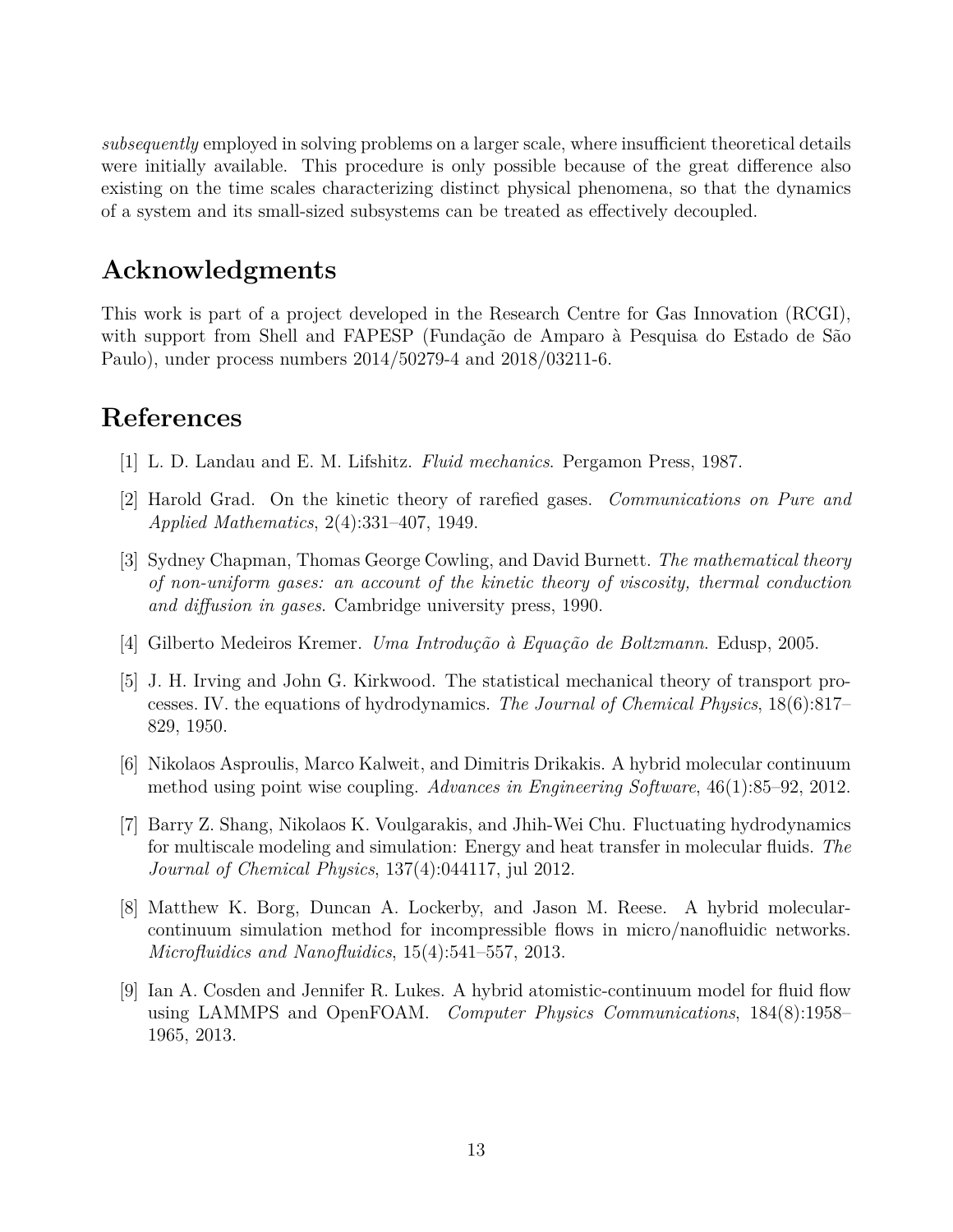- <span id="page-13-0"></span>[10] Anton Markesteijn, Sergey Karabasov, Arturs Scukins, Dmitry Nerukh, Vyacheslav Glotov, and Vasily Goloviznin. Concurrent multiscale modelling of atomistic and hydrodynamic processes in liquids. *Philosophical Transactions of the Royal Society A: Mathematical, Physical and Engineering Sciences*, 372(2021):20130379–20130379, jun 2014.
- <span id="page-13-1"></span>[11] Michael P. Allen and Dominic J. Tildesley. *Computer simulation of liquids*. Oxford university press, 2017.
- <span id="page-13-2"></span>[12] William G. Hoover. Canonical dynamics: equilibrium phase-space distributions. *Physical review A*, 31(3):1695, 1985.
- <span id="page-13-3"></span>[13] William G. Hoover. Constant-pressure equations of motion. *Physical Review A*, 34(3):2499, 1986.
- <span id="page-13-4"></span>[14] Dennis C. Rapaport. *The Art of Molecular Dynamics Simulation*. Cambridge university press, 2004.
- <span id="page-13-5"></span>[15] Roger Edberg, G. P. Morriss, and Denis J. Evans. Rheology of n-alkanes by nonequilibrium molecular dynamics. *The Journal of Chemical Physics*, 86(8):4555–4570, 1987.
- <span id="page-13-6"></span>[16] Gary P. Morriss and Denis J. Evans. *Statistical Mechanics of Nonequilbrium Liquids*. ANU Press, 2007.
- <span id="page-13-7"></span>[17] Michael A. Day. The no-slip condition of fluid dynamics. *Erkenntnis*, 33(3):285–296, 1990.
- <span id="page-13-8"></span>[18] Eric Lauga, Michael Brenner, and Howard Stone. Microfluidics: the no-slip boundary condition. In *Springer Handbook of Experimental Fluid Mechanics*, pages 1219–1240. Springer, 2007.
- <span id="page-13-9"></span>[19] Steve Granick, Yingxi Zhu, and Hyunjung Lee. Slippery questions about complex fluids flowing past solids. *Nature Materials*, 2(4):221, 2003.
- [20] Jonathan S. Ellis and Michael Thompson. Slip and coupling phenomena at the liquid– solid interface. *Physical Chemistry Chemical Physics*, 6(21):4928–4938, 2004.
- <span id="page-13-10"></span>[21] Chiara Neto, Drew R. Evans, Elmar Bonaccurso, Hans-Jürgen Butt, and Vincent S. J. Craig. Boundary slip in newtonian liquids: a review of experimental studies. *Reports on Progress in Physics*, 68(12):2859, 2005.
- <span id="page-13-11"></span>[22] Peter A. Thompson and Mark O. Robbins. Simulations of contact-line motion: slip and the dynamic contact angle. *Physical Review Letters*, 63(7):766, 1989.
- <span id="page-13-12"></span>[23] Joel Koplik and Jayanth R. Banavar. No-slip condition for a mixture of two liquids. *Physical Review Letters*, 80(23):5125, 1998.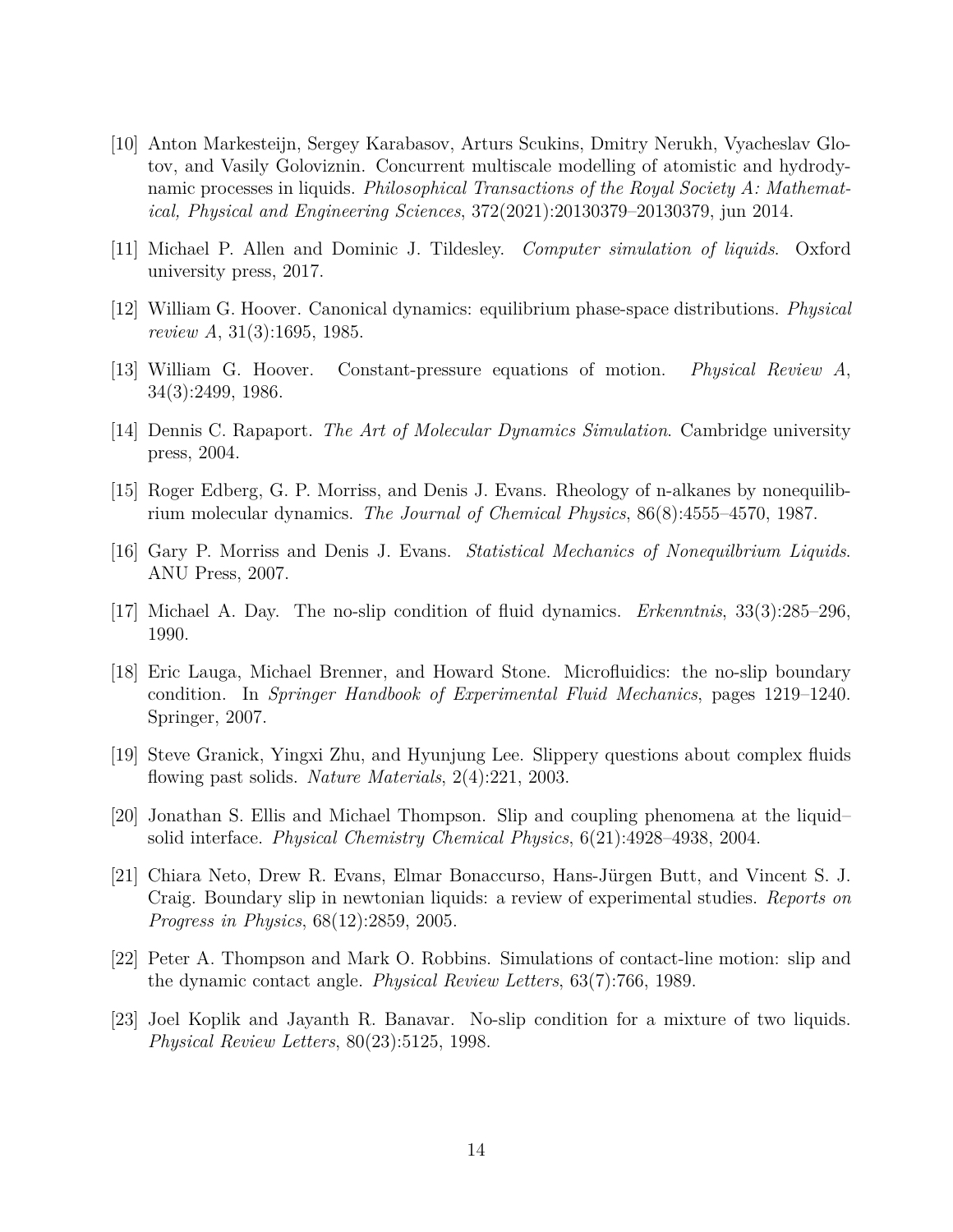- <span id="page-14-0"></span>[24] V. P. Sokhan, D. Nicholson, and N. Quirke. Fluid flow in nanopores: an examination of hydrodynamic boundary conditions. *The Journal of Chemical Physics*, 115(8):3878–3887, 2001.
- <span id="page-14-1"></span>[25] Vladimir P. Sokhan, David Nicholson, and Nicholas Quirke. Fluid flow in nanopores: Accurate boundary conditions for carbon nanotubes. *The Journal of Chemical Physics*, 117(18):8531–8539, 2002.
- <span id="page-14-2"></span>[26] Joel Koplik, Jayanth R. Banavar, and Jorge F. Willemsen. Molecular dynamics of fluid flow at solid surfaces. *Physics of Fluids A: Fluid Dynamics*, 1(5):781–794, 1989.
- <span id="page-14-3"></span>[27] Marek Cieplak, Joel Koplik, and Jayanth R. Banavar. Boundary conditions at a fluid-solid interface. *Physical Review Letters*, 86(5):803, 2001.
- <span id="page-14-4"></span>[28] S. A. Gupta, H. D. Cochran, and P. T. Cummings. Shear behavior of squalane and tetracosane under extreme confinement. i. model, simulation method, and interfacial slip. *The Journal of Chemical Physics*, 107(23):10316–10326, 1997.
- [29] A. Jabbarzadeh, J. D.Atkinson, and R. I. Tanner. Wall slip in the molecular dynamics simulation of thin films of hexadecane. *The Journal of Chemical Physics*, 110(5):2612– 2620, 1999.
- <span id="page-14-5"></span>[30] Chong Liu and Zhigang Li. On the validity of the navier-stokes equations for nanoscale liquid flows: The role of channel size. *AIP Advances*, 1(3):032108, 2011.
- <span id="page-14-6"></span>[31] Jinliang Xu and Yuxiu Li. Boundary conditions at the solid–liquid surface over the multiscale channel size from nanometer to micron. *International Journal of Heat and Mass Transfer*, 50(13-14):2571–2581, 2007.
- [32] John A. Thomas and Alan J. H. McGaughey. Reassessing fast water transport through carbon nanotubes. *Nano Letters*, 8(9):2788–2793, 2008.
- <span id="page-14-7"></span>[33] Bladimir Ramos-Alvarado, Satish Kumar, and G. P. Peterson. Hydrodynamic slip length as a surface property. *Physical Review E*, 93(2):023101, 2016.
- <span id="page-14-8"></span>[34] Peter A. Thompson and Sandra M. Troian. A general boundary condition for liquid flow at solid surfaces. *Nature*, 389(6649):360, 1997.
- <span id="page-14-11"></span>[35] Nikolai V. Priezjev and Sandra M. Troian. Molecular origin and dynamic behavior of slip in sheared polymer films. *Physical Review Letters*, 92(1):018302, 2004.
- <span id="page-14-9"></span>[36] Amir Alizadeh Pahlavan and Jonathan B. Freund. Effect of solid properties on slip at a fluid-solid interface. *Physical Review E*, 83(2):021602, 2011.
- <span id="page-14-10"></span>[37] C. L. M. H. Navier. Mémoire sur les lois du mouvement des fluides. *Mémoires de l'Académie Royale des Sciences de l'Institut de France*, 6(1823):389–440, 1823.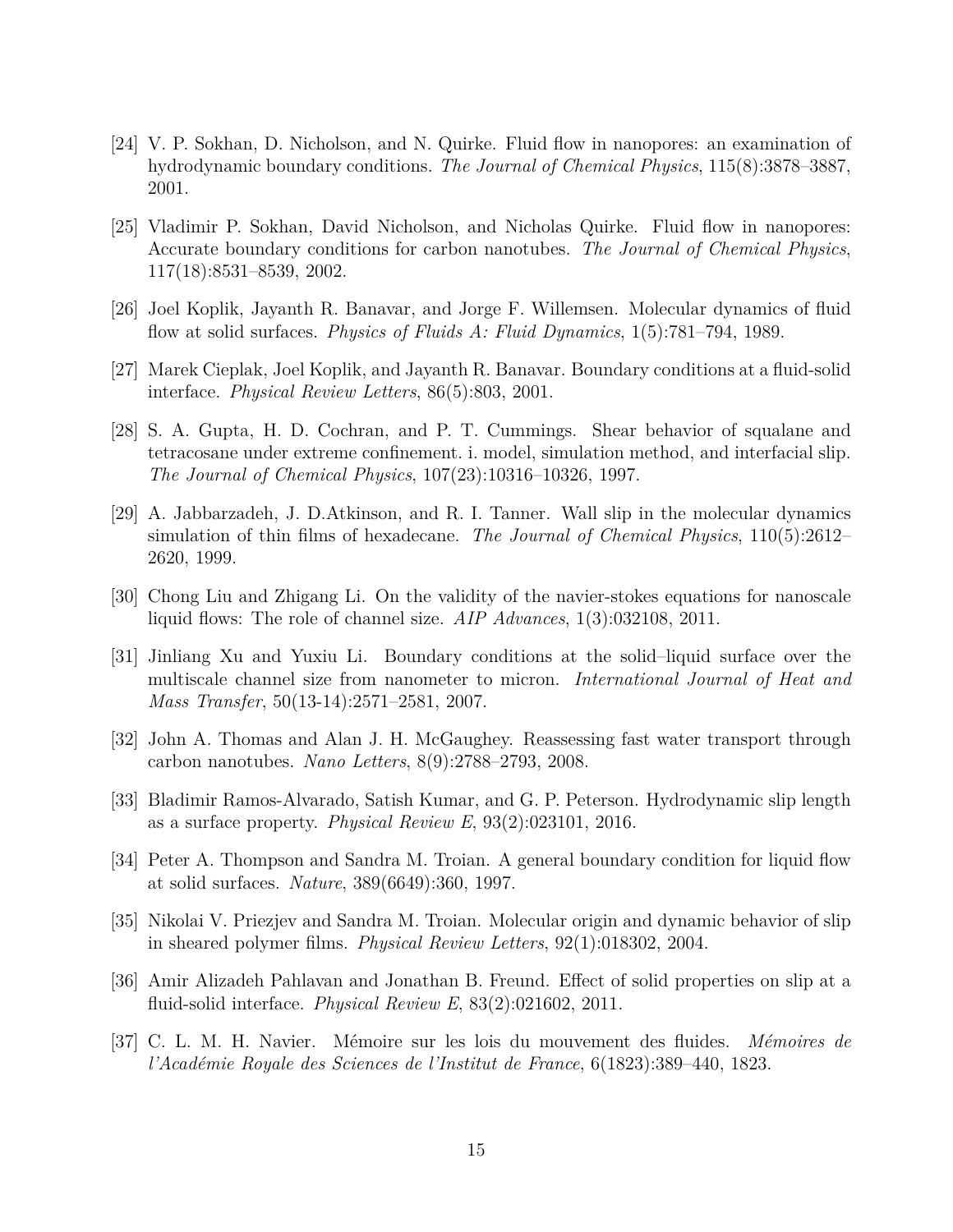- <span id="page-15-0"></span>[38] Rajesh Khare, Juan J. de Pablo, and Arun Yethiraj. Rheology of confined polymer melts. *Macromolecules*, 29(24):7910–7918, 1996.
- [39] A. Jabbarzadeh, J. D. Atkinson, and R. I. Tanner. The effect of branching on slip and rheological properties of lubricants in molecular dynamics simulation of couette shear flow. *Tribology International*, 35(1):35–46, 2002.
- [40] Anoosheh Niavarani and Nikolai V. Priezjev. Rheological study of polymer flow past rough surfaces with slip boundary conditions. *The Journal of Chemical Physics*, 129(14):144902, 2008.
- [41] Anoosheh Niavarani and Nikolai V. Priezjev. Slip boundary conditions for shear flow of polymer melts past atomically flat surfaces. *Physical Review E*, 77(4):041606, 2008.
- [42] Nikolai V. Priezjev. Shear rate threshold for the boundary slip in dense polymer films. *Physical Review E*, 80(3):031608, 2009.
- [43] Nikolai V. Priezjev. Relationship between induced fluid structure and boundary slip in nanoscale polymer films. *Physical Review E*, 82(5):051603, 2010.
- [44] Nikolai V. Priezjev. Interfacial friction between semiflexible polymers and crystalline surfaces. *The Journal of chemical physics*, 136(22):224702, 2012.
- <span id="page-15-1"></span>[45] Nikolai V. Priezjev. Fluid structure and boundary slippage in nanoscale liquid films. *Detection of Pathogens in Water Using Micro and Nano-technology*, 2012.
- <span id="page-15-2"></span>[46] Nikolai V. Priezjev. Rate-dependent slip boundary conditions for simple fluids. *Physical Review E*, 75(5):051605, 2007.
- <span id="page-15-3"></span>[47] Ashlie Martini, Hua-Yi Hsu, Neelesh A. Patankar, and Seth Lichter. Slip at high shear rates. *Physical Review Letters*, 100(20):206001, 2008.
- <span id="page-15-4"></span>[48] Nikolaos Asproulis and Dimitris Drikakis. Boundary slip dependency on surface stiffness. *Physical Review E*, 81(6):061503, 2010.
- <span id="page-15-5"></span>[49] Nikolaos Asproulis and Dimitris Drikakis. Wall-mass effects on hydrodynamic boundary slip. *Physical Review E*, 84(3):031504, 2011.
- <span id="page-15-6"></span>[50] Philippe H. Hünenberger. Thermostat algorithms for molecular dynamics simulations. In *Advanced Computer Simulation*, pages 105–149. Springer, 2005.
- <span id="page-15-7"></span>[51] Chong Liu and Zhigang Li. Flow regimes and parameter dependence in nanochannel flows. *Physical Review E*, 80(3):036302, 2009.
- [52] Chong Liu and Zhigang Li. Surface effects on nanoscale poiseuille flows under large driving force. *The Journal of Chemical Physics*, 132(2):024507, 2010.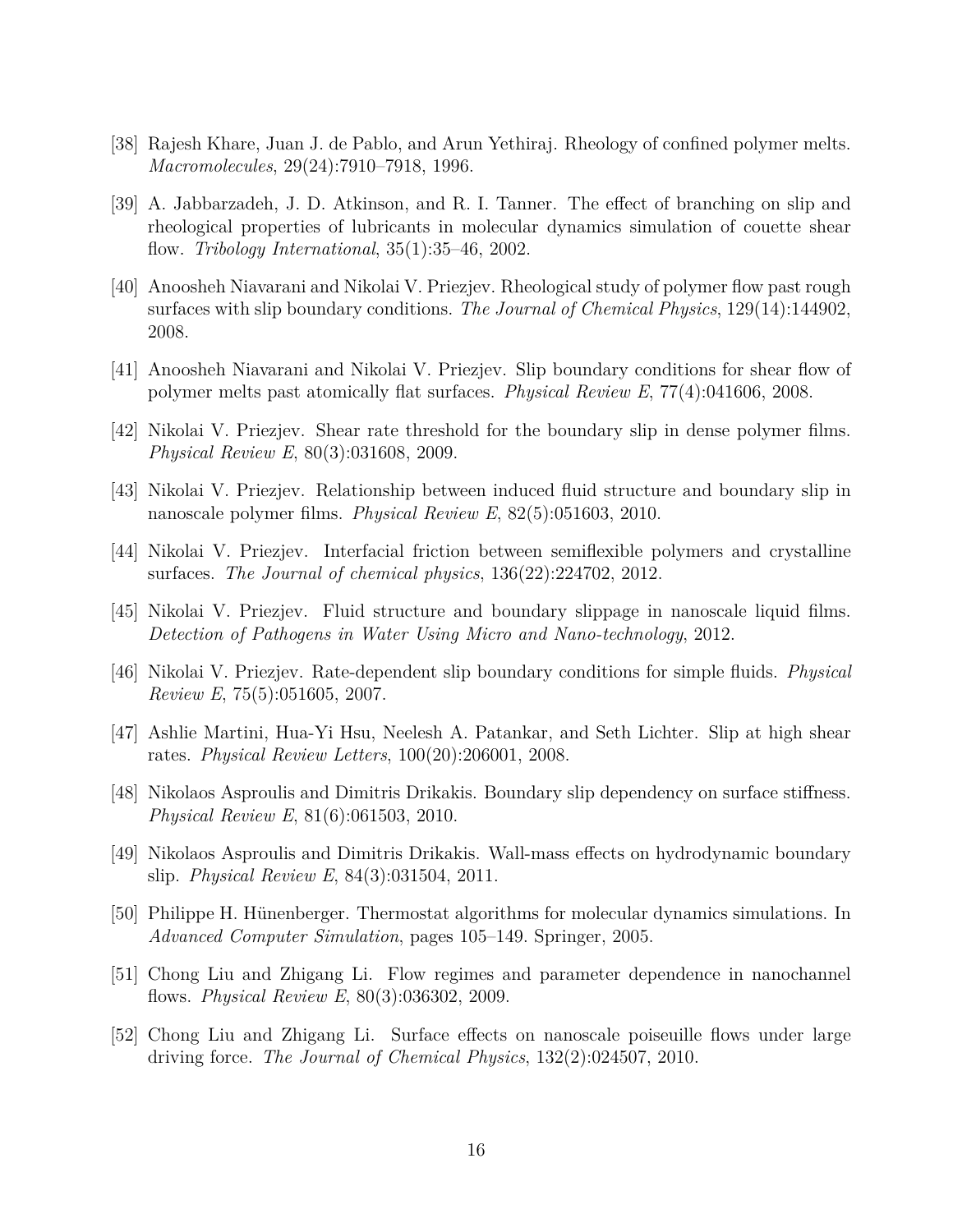- [53] D. Toghraie Semiromi and A. R. Azimian. Nanoscale poiseuille flow and effects of modified lennard–jones potential function. *Heat and Mass Transfer*, 46(7):791–801, 2010.
- <span id="page-16-0"></span>[54] Filippos Sofos, Theodoros E. Karakasidis, and Antonios Liakopoulos. Parameters affecting slip length at the nanoscale. *Journal of Computational and Theoretical Nanoscience*, 10(3):648–650, 2013.
- <span id="page-16-1"></span>[55] A. Jabbarzadeh, J. D. Atkinson, and R. I. Tanner. Effect of the wall roughness on slip and rheological properties of hexadecane in molecular dynamics simulation of couette shear flow between two sinusoidal walls. *Physical Review E*, 61(1):690, 2000.
- [56] Cécile Cottin-Bizonne, Jean-Louis Barrat, Lydéric Bocquet, and Elisabeth Charlaix. Lowfriction flows of liquid at nanopatterned interfaces. *Nature Materials*, 2(4):237, 2003.
- [57] Cécile Cottin-Bizonne, Catherine Barentin, Élisabeth Charlaix, Lydéric Bocquet, and J.-L. Barrat. Dynamics of simple liquids at heterogeneous surfaces: Molecular-dynamics simulations and hydrodynamic description. *The European Physical Journal E*, 15(4):427– 438, 2004.
- [58] Toni-Marie Galea and Phil Attard. Molecular dynamics study of the effect of atomic roughness on the slip length at the fluid- solid boundary during shear flow. *Langmuir*, 20(8):3477–3482, 2004.
- [59] Nikolai V. Priezjev, Anton A. Darhuber, and Sandra M. Troian. Slip behavior in liquid films on surfaces of patterned wettability: Comparison between continuum and molecular dynamics simulations. *Physical Review E*, 71(4):041608, 2005.
- [60] Nikolai V. Priezjev and Sandra M. Troian. Influence of periodic wall roughness on the slip behaviour at liquid/solid interfaces: molecular-scale simulations versus continuum predictions. *Journal of Fluid Mechanics*, 554:25–46, 2006.
- [61] Nikolai V. Priezjev. Effect of surface roughness on rate-dependent slip in simple fluids. *The Journal of Chemical Physics*, 127(14):144708, 2007.
- <span id="page-16-2"></span>[62] Anoosheh Niavarani and Nikolai V. Priezjev. Modeling the combined effect of surface roughness and shear rate on slip flow of simple fluids. *Physical Review E*, 81(1):011606, 2010.
- <span id="page-16-3"></span>[63] Zhaoli Guo, T. S. Zhao, and Yong Shi. Temperature dependence of the velocity boundary condition for nanoscale fluid flows. *Physical Review E*, 72(3):036301, 2005.
- [64] J. Servantie and M. Müller. Temperature dependence of the slip length in polymer melts at attractive surfaces. *Physical Review Letters*, 101(2):026101, 2008.
- <span id="page-16-4"></span>[65] Luyao Bao, Nikolai V. Priezjev, Haibao Hu, and Kai Luo. Effects of viscous heating and wall-fluid interaction energy on rate-dependent slip behavior of simple fluids. *Physical Review E*, 96(3):033110, 2017.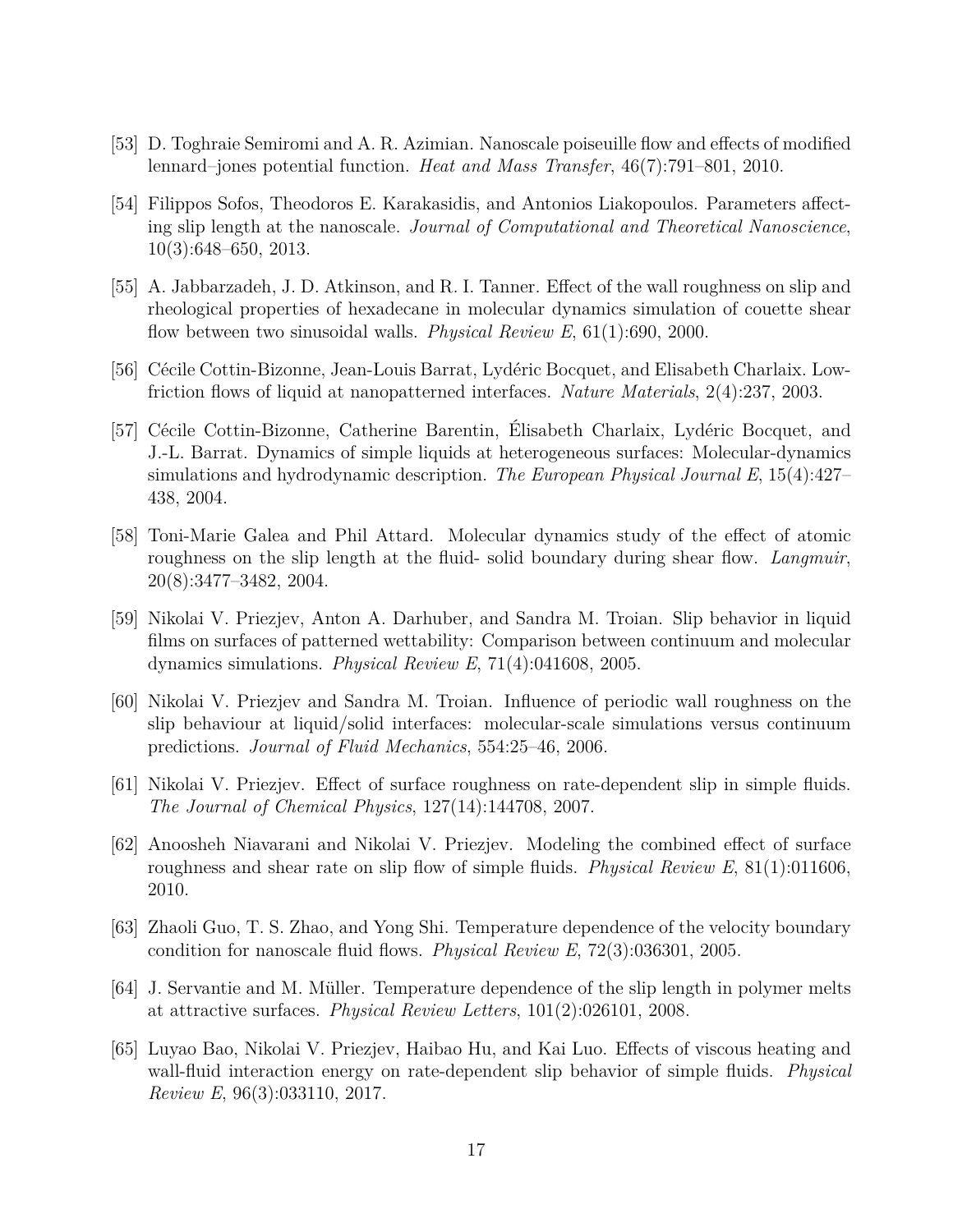- <span id="page-17-0"></span>[66] Seth Lichter, Alex Roxin, and Shreyas Mandre. Mechanisms for liquid slip at solid surfaces. *Physical Review Letters*, 93(8):086001, 2004.
- [67] Seth Lichter, Ashlie Martini, Randall Q. Snurr, and Qian Wang. Liquid slip in nanoscale channels as a rate process. *Physical Review Letters*, 98(22):226001, 2007.
- [68] A. Martini, A. Roxin, R. Q. Snurr, Q. Wang, and S. Lichter. Molecular mechanisms of liquid slip. *Journal of Fluid Mechanics*, 600:257–269, 2008.
- [69] Xin Yong and Lucy T. Zhang. Investigating liquid-solid interfacial phenomena in a couette flow at nanoscale. *Physical Review E*, 82(5):056313, 2010.
- [70] Taha Sochi. Slip at fluid-solid interface. *Polymer Reviews*, 51(4):309–340, 2011.
- <span id="page-17-1"></span>[71] Xin Yong and Lucy T. Zhang. Slip in nanoscale shear flow: mechanisms of interfacial friction. *Microfluidics and Nanofluidics*, 14(1-2):299–308, 2013.
- <span id="page-17-2"></span>[72] Jean-Louis Barrat and Lydéric Bocquet. Large slip effect at a nonwetting fluid-solid interface. *Physical Review Letters*, 82(23):4671, 1999.
- [73] Jean-Louis Barrat and Lydéric Bocquet. Influence of wetting properties on hydrodynamic boundary conditions at a fluid/solid interface. *Faraday Discussions*, 112:119–128, 1999.
- [74] Gyoko Nagayama and Ping Cheng. Effects of interface wettability on microscale flow by molecular dynamics simulation. *International Journal of Heat and Mass Transfer*, 47(3):501–513, 2004.
- [75] David M. Huang, Christian Sendner, Dominik Horinek, Roland R. Netz, and Lydéric Bocquet. Water slippage versus contact angle: A quasiuniversal relationship. *Physical Review Letters*, 101(22):226101, 2008.
- [76] Christian Sendner, Dominik Horinek, Lyderic Bocquet, and Roland R. Netz. Interfacial water at hydrophobic and hydrophilic surfaces: Slip, viscosity, and diffusion. *Langmuir*, 25(18):10768–10781, 2009.
- [77] Kai Huang and Izabela Szlufarska. Friction and slip at the solid/liquid interface in vibrational systems. *Langmuir*, 28(50):17302–17312, 2012.
- [78] Bladimir Ramos-Alvarado, Satish Kumar, and G. P. Peterson. Wettability transparency and the quasiuniversal relationship between hydrodynamic slip and contact angle. *Applied Physics Letters*, 108(7):074105, 2016.
- <span id="page-17-3"></span>[79] Tsu-Hsu Yen and Chyi-Yeou Soong. Effective boundary slip and wetting characteristics of water on substrates with effects of surface morphology. *Molecular Physics*, 114(6):797– 809, 2016.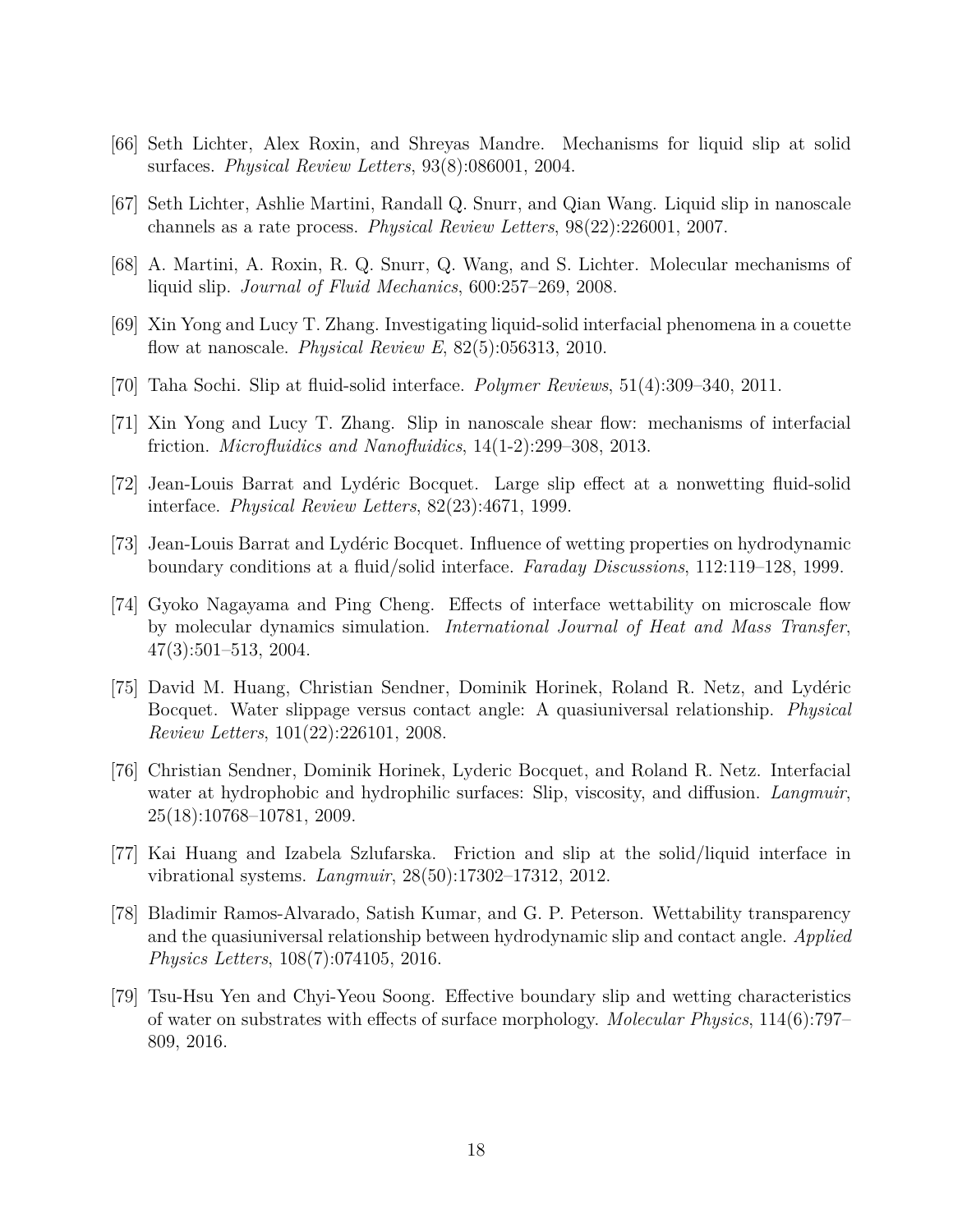- <span id="page-18-0"></span>[80] Roman S. Voronov, Dimitrios V. Papavassiliou, and Lloyd L. Lee. Boundary slip and wetting properties of interfaces: Correlation of the contact angle with the slip length. *The Journal of Chemical Physics*, 124(20):204701, 2006.
- [81] Roman S. Voronov, Dimitrios V. Papavassiliou, and Lloyd L. Lee. Slip length and contact angle over hydrophobic surfaces. *Chemical Physics Letters*, 441(4-6):273–276, 2007.
- [82] Roman S. Voronov, Dimitrios V. Papavassiliou, and Lloyd L. Lee. Review of fluid slip over superhydrophobic surfaces and its dependence on the contact angle. *Industrial & Engineering Chemistry Research*, 47(8):2455–2477, 2008.
- <span id="page-18-1"></span>[83] Tuan Anh Ho, Dimitrios V. Papavassiliou, Lloyd L. Lee, and Alberto Striolo. Liquid water can slip on a hydrophilic surface. *Proceedings of the National Academy of Sciences*, 2011.
- <span id="page-18-2"></span>[84] Bernard R. Brooks, Robert E. Bruccoleri, Barry D. Olafson, David J. States, S. Swaminathan, and Martin Karplus. Charmm: a program for macromolecular energy, minimization, and dynamics calculations. *Journal of Computational Chemistry*, 4(2):187–217, 1983.
- [85] Murray S. Daw and Michael I. Baskes. Embedded-atom method: Derivation and application to impurities, surfaces, and other defects in metals. *Physical Review B*, 29(12):6443, 1984.
- [86] Adri C. T. van Duin, Siddharth Dasgupta, Francois Lorant, and William A. Goddard. Reaxff: a reactive force field for hydrocarbons. *The Journal of Physical Chemistry A*, 105(41):9396–9409, 2001.
- [87] Jay W. Ponder and David A. Case. Force fields for protein simulations. In *Advances in Protein Chemistry*, volume 66, pages 27–85. Elsevier, 2003.
- <span id="page-18-3"></span>[88] Pedro E. M. Lopes, Olgun Guvench, and Alexander D. MacKerell. Current status of protein force fields for molecular dynamics simulations. In *Molecular Modeling of Proteins*, pages 47–71. Springer, 2015.
- <span id="page-18-4"></span>[89] Peter W. Atkins and Ronald S. Friedman. *Molecular quantum mechanics*. Oxford university press, 2011.
- <span id="page-18-5"></span>[90] Attila Szabo and Neil S. Ostlund. *Modern quantum chemistry: introduction to advanced electronic structure theory*. Courier Corporation, 2012.
- <span id="page-18-6"></span>[91] John Clarke Slater. *Quantum theory of molecules and solids*, volume 1. McGraw-Hill New York, 1963.
- <span id="page-18-7"></span>[92] Pierre Hohenberg and Walter Kohn. Inhomogeneous electron gas. *Physical Review*, 136(3B):B864, 1964.